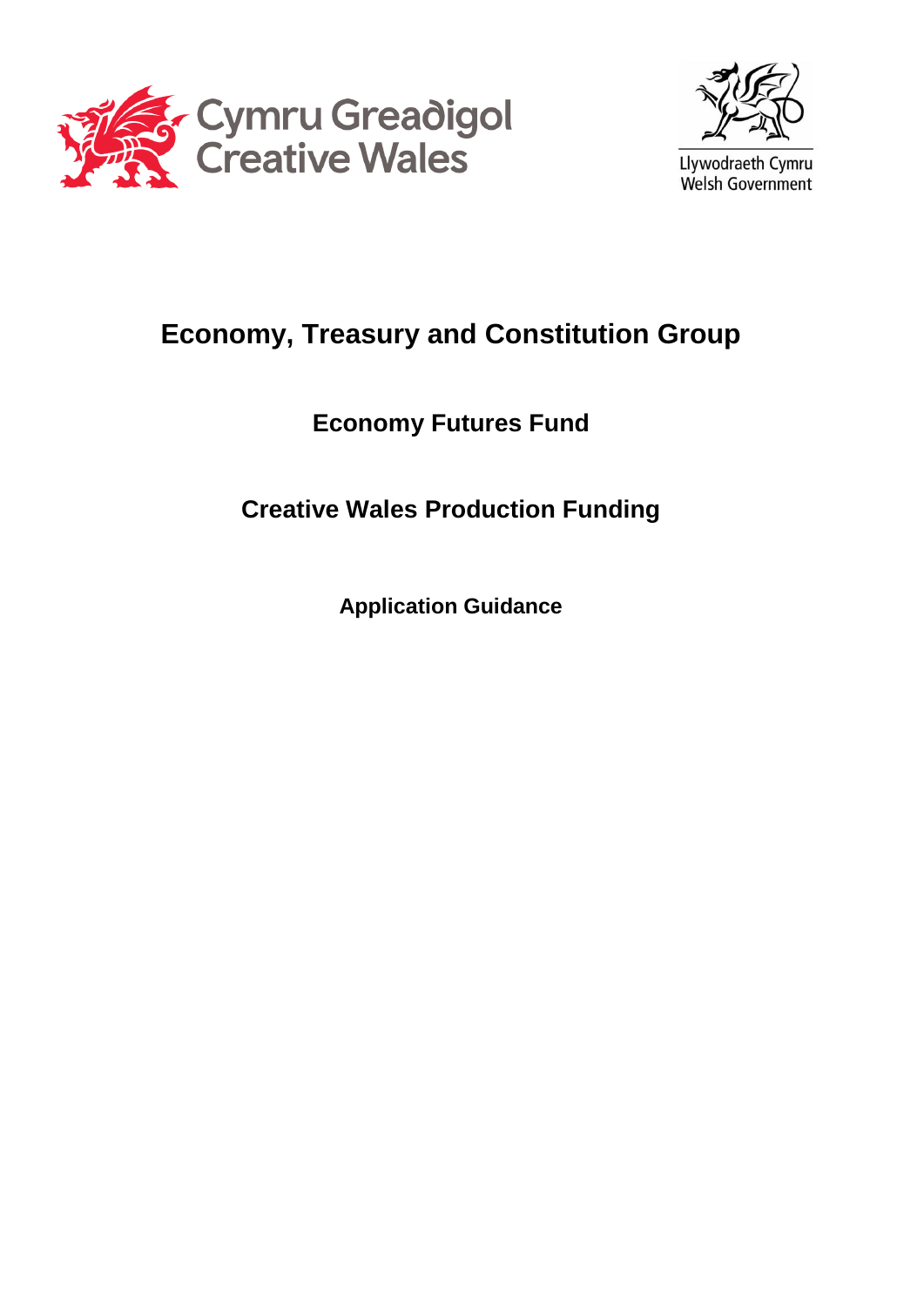# **Contents**

| What Creative Wales strategic priorities do we look out for when assessing a       |  |
|------------------------------------------------------------------------------------|--|
|                                                                                    |  |
|                                                                                    |  |
|                                                                                    |  |
|                                                                                    |  |
|                                                                                    |  |
|                                                                                    |  |
|                                                                                    |  |
|                                                                                    |  |
|                                                                                    |  |
|                                                                                    |  |
|                                                                                    |  |
|                                                                                    |  |
|                                                                                    |  |
|                                                                                    |  |
|                                                                                    |  |
|                                                                                    |  |
|                                                                                    |  |
|                                                                                    |  |
|                                                                                    |  |
| How are we supporting Feature Film productions for theatrical release? 13          |  |
|                                                                                    |  |
|                                                                                    |  |
|                                                                                    |  |
|                                                                                    |  |
| What else should I consider before applying for Creative Wales Production Funding? |  |
|                                                                                    |  |
|                                                                                    |  |
|                                                                                    |  |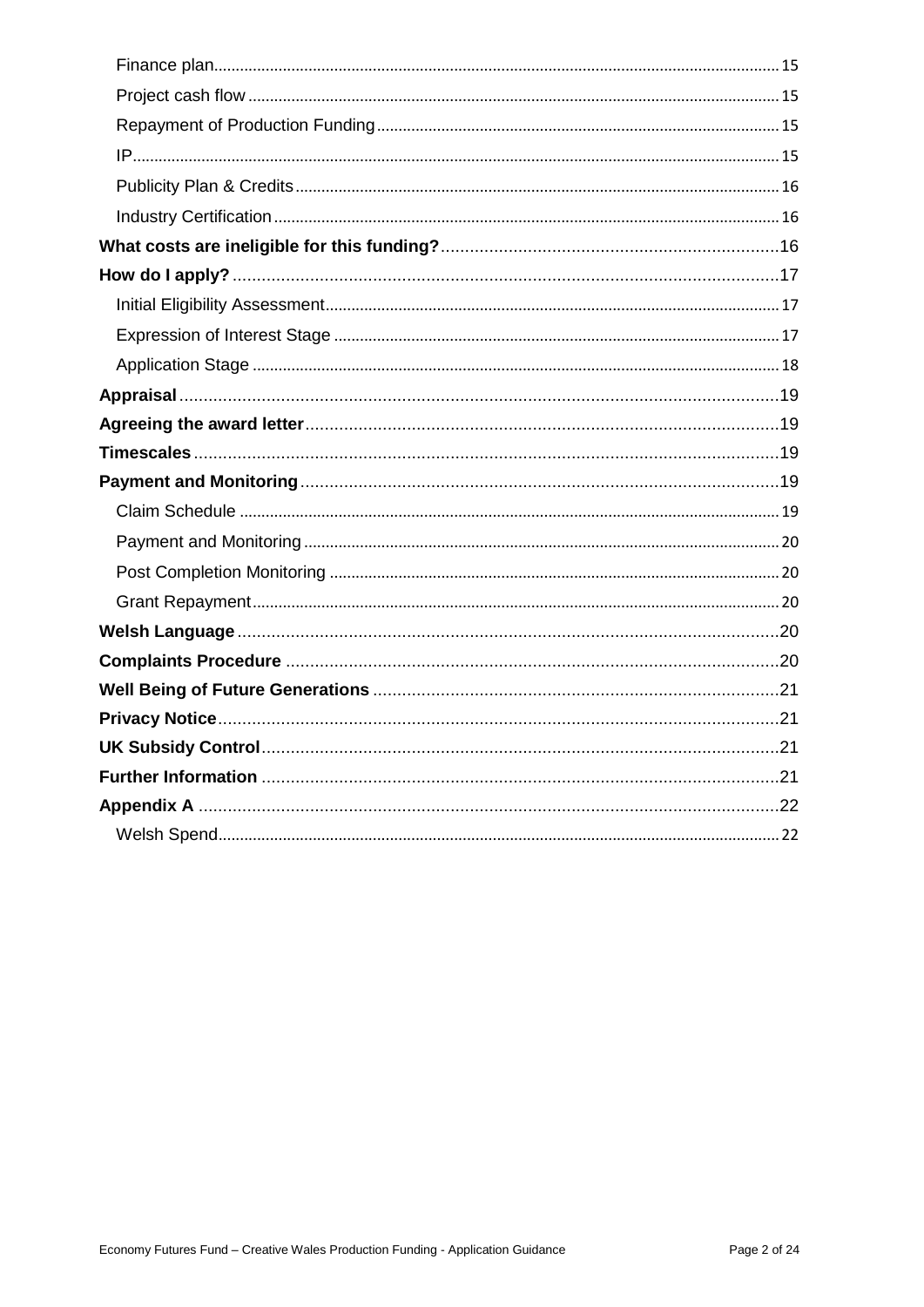# <span id="page-3-0"></span>**Creative Wales**

Creative Wales is a Welsh Government internal agency that supports the development of the fast-growing creative industry in Wales. We focus on developing and promoting growth across the Screen, Digital, Music and Publishing sectors, positioning Wales as one of the best places in the world for creative businesses to thrive. Our organisation continually invests in developing infrastructure and creative businesses, whilst building on continued success, identifying opportunities and actively promoting diversity and equality across the industry. We are passionate about supporting homegrown talent and attracting international creative projects to Wales. In doing so, we are strengthening the industry in the long term and creating exciting opportunities for future generations.

# <span id="page-3-1"></span>**What is the purpose of Creative Wales Production Funding?**

Creative Wales Production Funding is a discretionary scheme delivered via the Economy Futures Fund, where public funding is used to support the growth of Wales as a destination for the production of world class content. The funding will support Welsh based production and games development companies who are looking to develop productions intended for international audiences. It will also be used to attract high-end inward investment companies capable of boosting the local economy and leaving a significant skills legacy in Wales.

Creative Wales is prioritising the development of a content production sector that provides equal and diverse opportunities for a long term, skilled employment base. The funding will be targeted at companies that are implementing the latest practices in sustainable production, have wellbeing of cast, crew and employees at the forefront, whether they are freelancers, contractors or permanent staff.

We also prioritise content that shows the best of Wales to the world, in culture, language and geography.

Through this funding, we will:

- Boost production by stimulating growth in the number and variety of productions made in Wales
- Maximise the economic impact of supported productions to local economies and the supply chain in Wales
- Improve employment opportunities in the sector through increased and coordinated opportunities for training and development
- Develop audiences by improving access to Wales made production and content at home and internationally
- Develop Wales' reputation as a destination for international productions and coproductions, supported by our world-class talent, crews, facilities and unique locations
- Support the development of a skilled, diverse workforce

Through this funding, Wales will take advantage of the global explosion in demand for content, by developing a sustainable long term industry. We will ensure that career development within fair working environments is achievable for all working in the sector, from freelancers to crew, cast and permanent staff. This funding allows us to maintain a pipeline of projects which is in turn essential to industry stability.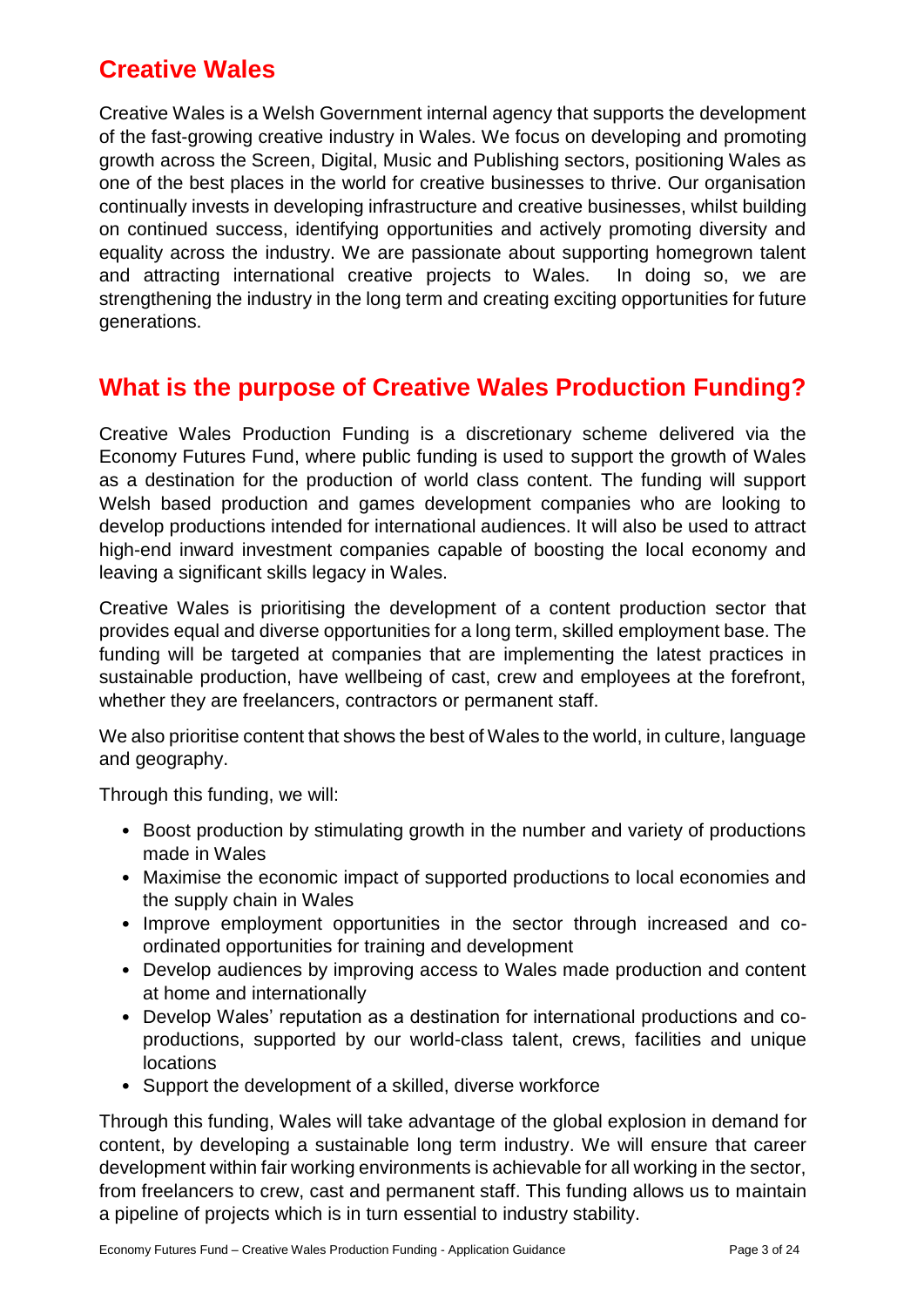# <span id="page-4-0"></span>**Creative Wales' High Level Funding Principles**

Funding from Creative Wales is designed to support the Welsh Government's strategic priorities for inclusive, sustainable growth in the economy. As such, we expect organisations in receipt of our support to operate in a responsible manner and all businesses applying for funding from Creative Wales will be expected to sign up to our high level funding principles in the form of an Economic Contract.

The Economic Contract is an agreement between the Welsh Government and a business on the actions we will both take which contribute to tackling the challenges we face and improving the lives of people across Wales, based on a collective understanding and commitment to the following principles:

- Our vision for Wales' well-being economy is one that delivers prosperity for all, and is environmentally sound, helps everyone live healthy lives and realise their potential, with a vibrant Welsh culture.
- The Economic Contract is a commitment to provide public investment that prioritises the social and environmental needs of Wales whilst building a more resilient and prosperous economy.

Through the Economic Contract businesses can demonstrate the contribution they will make to these principles and the Welsh Government sets out the support it will give it in return.

The Economic Contract reflects our Programme for Government priorities and the vision for Wales set out in the Wellbeing of Future Generations Act, and asks businesses applying for funding to make long term commitments in the following areas:

- Economic Strength & Adaptability
- Fair Work
- Promotion of Wellbeing
- Low carbon and Climate Resilience

# <span id="page-4-1"></span>**In what circumstances do we consider supporting projects?**

Creative Wales will only provide support at the minimum level required to enable the project to take place in Wales. Generally, support will only be provided to productions on the basis of one or more of the three scenarios below.

• Mobility – we accept that there are readily available, international incentives that enable most productions to be considered as mobile. You will need to state which other territories you are considering, demonstrate that those territories are realistic, outline what potential incentives are available in those alternative locations. At the same time, you will be expected to explain and evidence why the amount you are applying for is the minimum necessary to allow the project to happen in Wales.

• Financial Gap – where a gap exists in the funding schedule, we will need a cash flow forecast for the project period which demonstrates a funding shortfall equal to, or greater than, the amount being applied for. Where there is a funding gap greater than the grant available, you will be expected to explain how you will bridge that gap to ensure the viability of the project. Creative Wales funding is offered as the final part of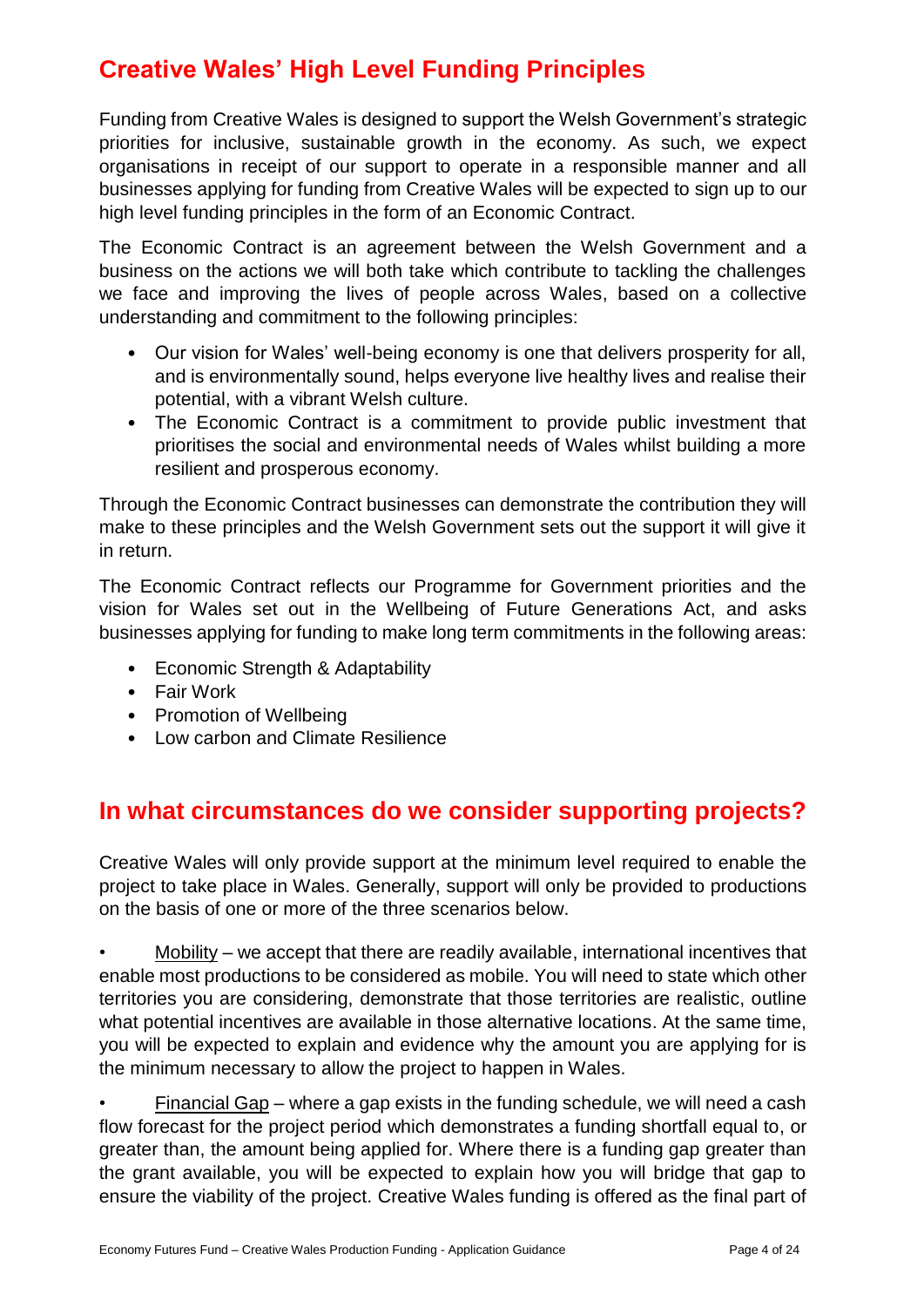a confirmed finance plan, so you will need to demonstrate that you have explored all other realistic sources of private finance and maximised your own contribution.

• Acceleration – Where the project is able to happen faster, include higher quality content, or on a larger scale than would be possible without our support, we will accept an application for an amount which demonstrably improves the project, or an amount which enables a project to be brought forward. In both cases a short business case will be required alongside the application which justifies the amount.

**Please note** - Creative Wales funding should not be presumed or communicated as confirmed in your finance plan until due process is afforded to all elements of the application and assessment process, culminating in a project legal agreement being fully signed and executed.

We cannot fully fund the production costs of any project, regardless of the budget. Applications without other market finance attached and seeking to be fully financed by Creative Wales, or financed only with support from Creative Wales and the applicable UK Tax Credit, will be deemed ineligible.

The majority of productions supported via this fund will be from applicants who have identified a gap in an otherwise fully financed production budget, and considered the minimum necessary level of financial support from Creative Wales prior to approaching us (guidance on level of gap we are able to finance for each genre is included in this document).

We cannot support projects where significant commitment beyond planning stage has commenced, has been made or principal photography has begun. In these circumstances this would deem a project ineligible.

# <span id="page-5-0"></span>**Who is eligible to apply?**

You can apply for Creative Wales Production Funding if you meet **ALL** the following eligibility criteria;

- Your main business activity is Film or TV (scripted/non scripted), Games or Animation
- All or a significant part of this production will be made in Wales
- You have a fully considered finance plan with all other funding in place
- There is a skills/upskilling element to the project
- Your project demonstrates a commitment to diversity, inclusivity and sustainability
- You can evidence commercial viability (distribution deal, commission, broadcaster etc.) associated with this project
- There is a minimum of 12 weeks until project start date (principal photography for TV & Film projects) from project enquiry \*
- Your company/management team have a demonstrable track record of delivery in the genre, and at least one commercial release within the last 3 years from application

**Please note** – a funding decision may take longer than 12 weeks and is subject to a fully completed application.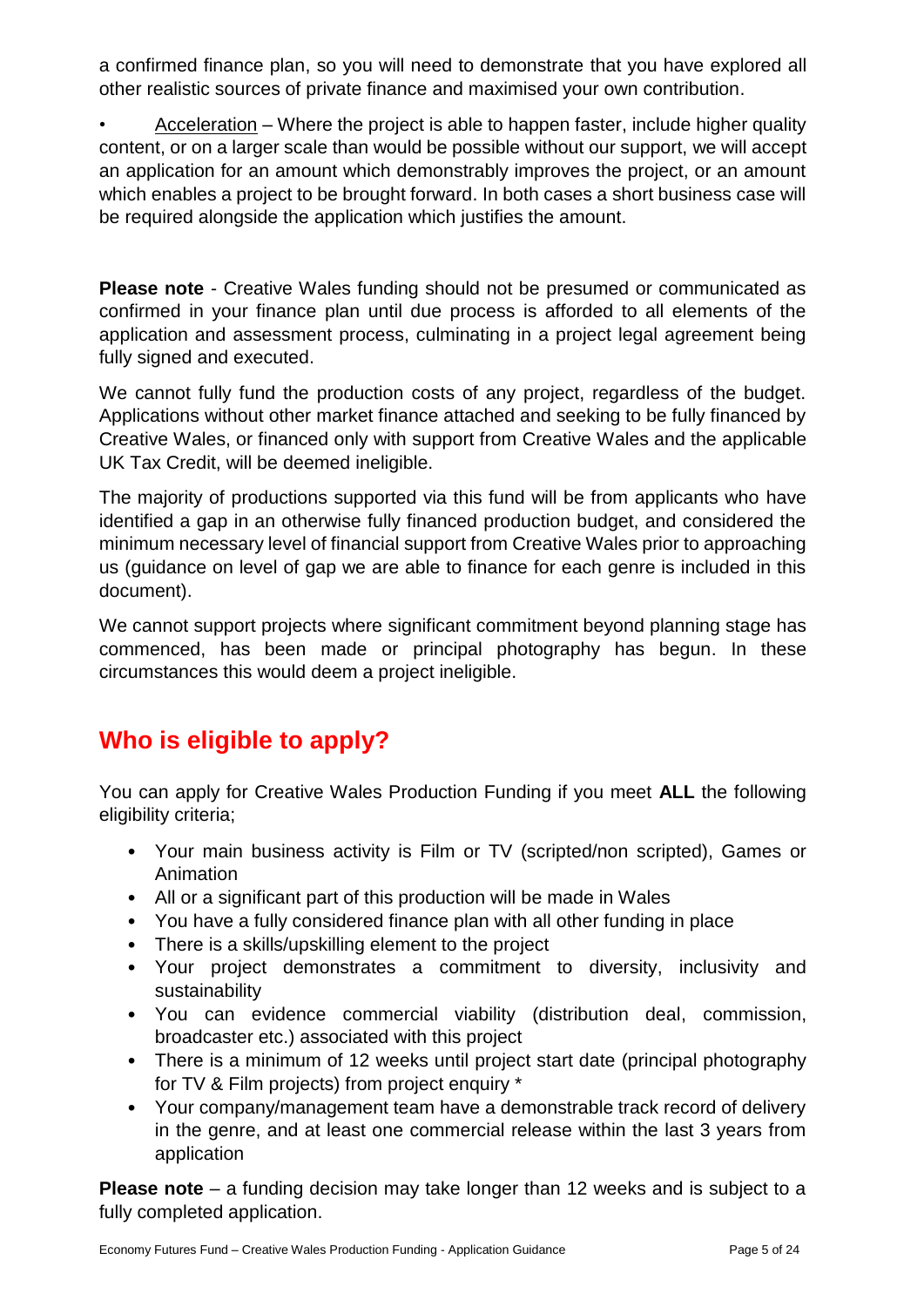# <span id="page-6-0"></span>**What genres of production will the fund support?**

- Scripted
- Non-Scripted
- Animation
- Games Development

**Please note** - Short form filmmaking or slate production projects outside the scope of a single series are not supported through this production funding.

Theatrical films - arrangements for funding are in the process of being finalised and will be announced shortly. (Theatrical - those films, of whatever genre - including animation and documentary - that are intended for theatrical release and primarily financed outside of studios).

# <span id="page-6-1"></span>**What Creative Wales strategic priorities do we look out for when assessing a production project?**

The decision on which applications will be funded will be based on an overall assessment of how far a project meets the following key criteria:

- Economic Impact
- Commercial Viability
- Skills & Talent Development
- Equality, Diversity & Inclusion
- Cultural Representation of Wales
- **Sustainability**

To confirm, all projects will be expected to deliver against specific criteria related to economic impact, commercial viability and contribution to skills and talent development, tailored to project type, and further detail on this is set out in the project specific sections of the guidance document. It is recognised that the degree to which projects will deliver against other criteria will vary, depending on the nature of the project.

#### **The decision on whether a project secures funding is based on a combined score against all of the above criteria, recognising that some projects will score better against some criteria than others.**

As noted previously, we would expect all successful applicants to operate in line with our joint priorities related to fair work, promotion of wellbeing and climate resilience as agreed through the Economic Contract.

### <span id="page-6-2"></span>Economic Impact

Our aim is to support projects that will maximise the economic impact of production activity in Wales, and ultimately leave a legacy that further strengthens our industry.

Quality is assessed by considering the following areas (not in priority order);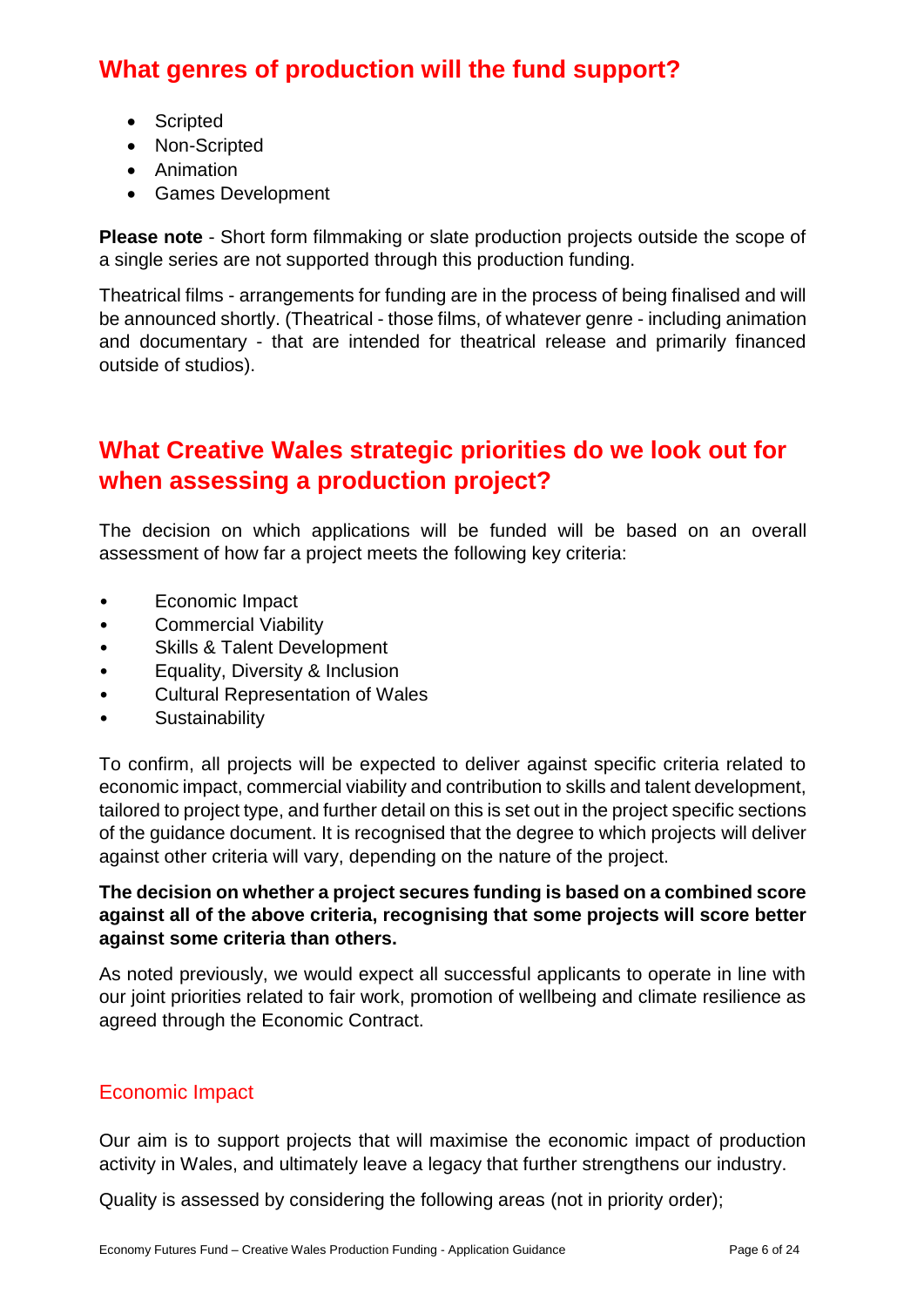- Direct return on investment value for money The ratio of the amount of production spend in Wales to the amount of funding requested.
- Strengthening the Welsh workforce, including cast, crew, freelancers and permanent employees
- Supporting the growth of indigenous companies
- Productions with multiplier potential, including returnable series, recommissioning projects, further editions of games etc.
- Quality of spend (above and below the line in production), salary levels (in games development).
- Supply chain and local service providers' impact including the use of local suppliers in post-production, VFX, sound, business support etc.
- Regional spend benefiting areas that historically have seen less production activity or have low levels of employment
- Tourism impact
- International reach

# <span id="page-7-0"></span>Commercial Viability

We want to support projects that have the greatest chance of success to their intended audiences. As such, we expect you to have confirmed, or secured, a written indication of strong interest of a broadcaster/sales agent and/or a distributor for your project before making an application, or have another defined route to market.

Quality is assessed by considering the following areas;

- Route to market.
- Track record of delivery.
- Management team ability to deliver.
- Distributor recognised distributor, suited to the production.
- Multiplier potential e.g. returnable series, recommissioning projects.
- IP creation/retention.

### <span id="page-7-1"></span>Skills & Talent Development

Supporting skills and talent development within our creative sectors is a key priority. We are committed to working towards building a sustainable, inclusive and diverse industry in Wales, and supporting a thriving supply chain and talent base across Wales.

In line with the Welsh Government's Programme for Government commitment to deliver the Young Persons Guarantee, giving everyone under 25 the offer of work, education, training, or self-employment, productions which receive funding from Creative Wales must commit to providing trainee opportunities in the form of paid placements which are tracked and monitored to help ensure future careers pathways for all trainees. Applicants will be expected to demonstrate a fair and open recruitment process which ensures opportunities for all, whether recruiting direct or from a recognised trainee scheme. We prioritise skills initiatives which support individuals looking for a career within the screen sector.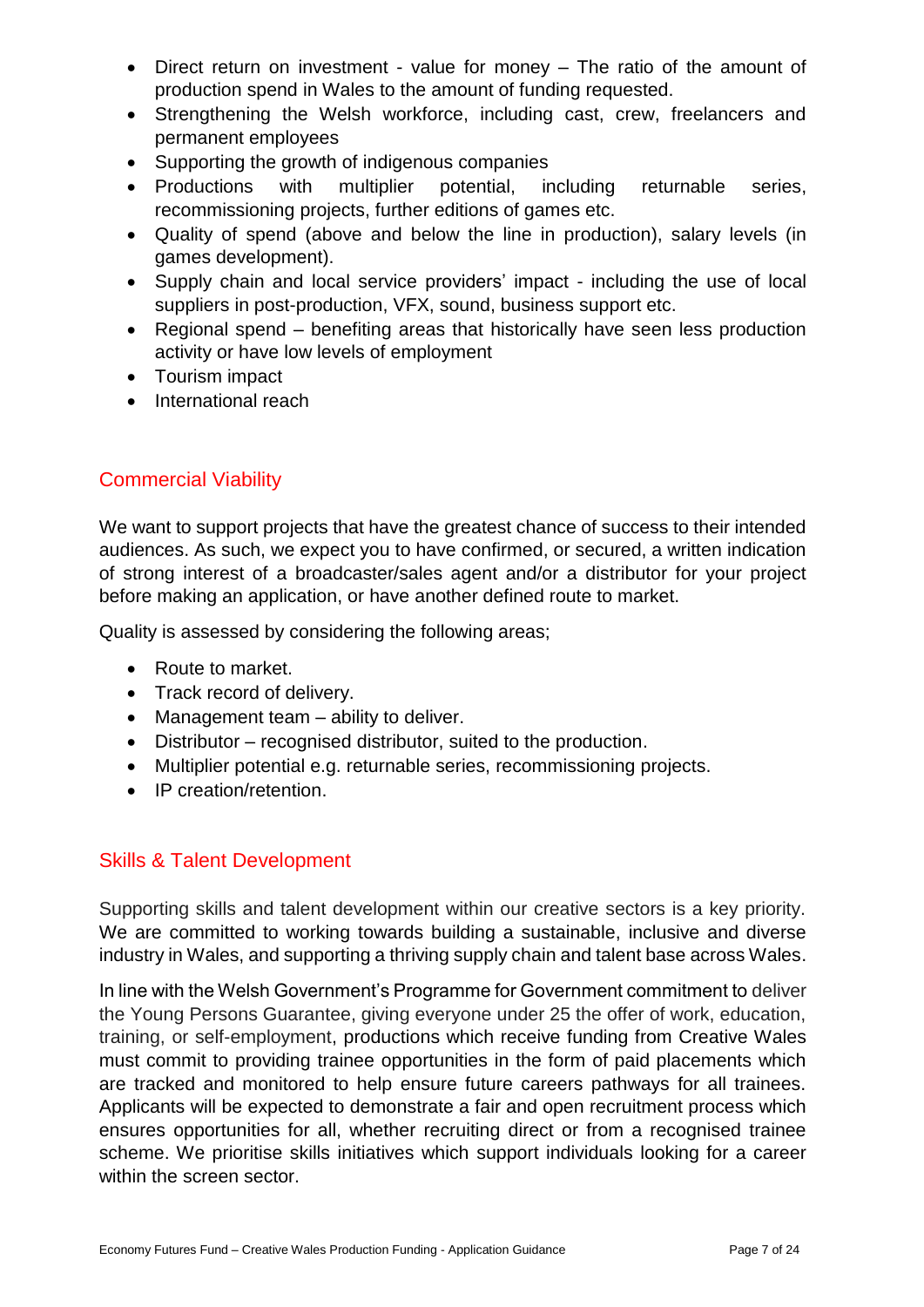In line with the Welsh Government's Programme for Government commitment to create 125,000 all-age apprenticeships we expect at least one paid placement on a production to be offered to an individual undertaking an apprenticeship.

We are also looking for projects which can demonstrate additional commitments towards improving awareness of careers within the sector as well as supporting career progression in the form of providing upskilling opportunities, work experience/shadowing placements, workshops and outreach work with schools, colleges or universities in Wales.

Project quality is assessed by considering the following areas;

- Number, quality and project timescale of trainees/training programme
- Sourcing from recognised schemes
- Targeting underrepresented groups
- Innovative training schemes/workshops
- Area of department where gaps been identified.
- Diversity/inclusivity/participation
- Up-skilling opportunities

Training opportunities will ideally be offered across a range of upskilling and new entrants.

**All paid trainee and upskilling positions tied into our production funding agreement must be for individuals who have a primary residence in Wales, and who have been identified and agreed from a recognised programme in conjunction with Creative Wales when agreeing the trainee plan before project start.**

## <span id="page-8-0"></span>Equality & Diversity

Projects which can demonstrate and address underrepresentation in the industry are welcomed. Creative Wales is currently working with the British Film Institute (BFI) on a version of their [diversity standards](https://www.bfi.org.uk/inclusion-film-industry/bfi-diversity-standards) for Wales.

In the meantime and whilst these are being developed, we expect productions to demonstrate a commitment to inclusion in the following areas;

- On-screen representation, themes and narratives.
- Creative leadership and project team.
- Industry access and opportunities.

### <span id="page-8-1"></span>Cultural Representation of Wales

The cultural portrayal of Wales is assessed by considering the following areas;

- Promoting and developing Welsh language content and/or use of Welsh language in first language English content.
- Domestic/international reach promoting Wales on the international stage.
- Promoting Welsh stories/history/culture.
- Authentic portrayal of Wales.
- Promoting locations across Wales.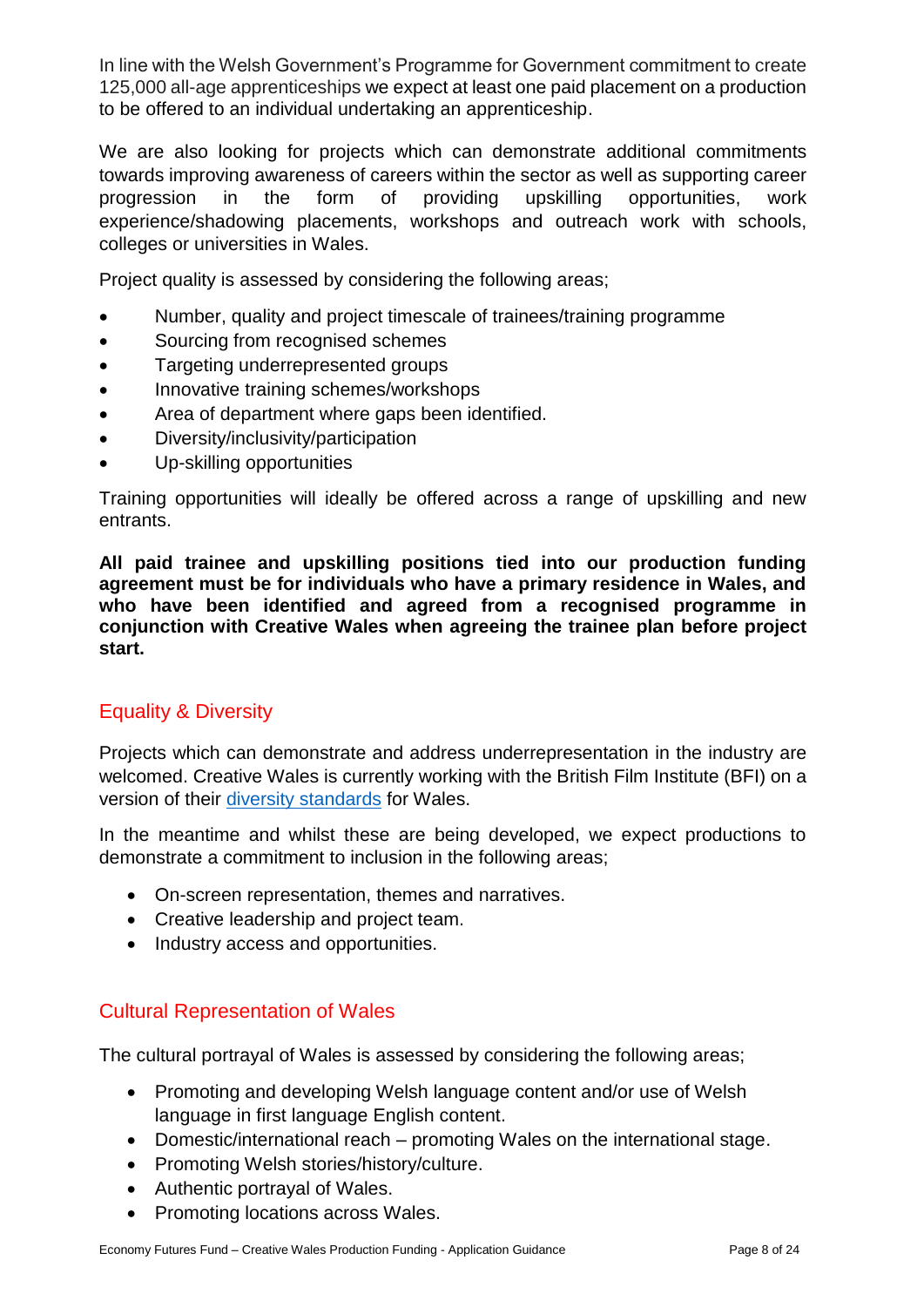## <span id="page-9-0"></span>**Sustainability**

Projects which can demonstrate and contribute to industry and Welsh Government sustainability goals are welcomed. This could be demonstrated by:

- Evidence of a pre-production environmental assessment.
- Carbon footprint of production tracked.
- Evidence of lessons learned from pervious productions.
- Repeat series should always reduce the carbon footprint.
- Scores for innovative production models for Carbon reduction.

#### Wales Sustainability Pilot Project – *Screen New Deal: Transformation Plan*

In December 2021, Wales was selected as the UK region to pilot BAFTA Albert's *Screen New Deal: Transformation Plan*. The initiative is a follow-up to the Screen New Deal report released in 2020 [\(https://wearealbert.org/2020/07/22/screen-new-deal/\)](https://eur01.safelinks.protection.outlook.com/?url=https%3A%2F%2Fwearealbert.org%2F2020%2F07%2F22%2Fscreen-new-deal%2F&data=04%7C01%7CJon.Walters%40gov.wales%7C0c114e8fbca04a29566e08d9f6cf038e%7Ca2cc36c592804ae78887d06dab89216b%7C0%7C0%7C637812191670804605%7CUnknown%7CTWFpbGZsb3d8eyJWIjoiMC4wLjAwMDAiLCJQIjoiV2luMzIiLCJBTiI6Ik1haWwiLCJXVCI6Mn0%3D%7C3000&sdata=IjyYGKUt%2BaXL0ft97pFFzWQfjoxVCJdk8HeBKz0TiJA%3D&reserved=0) which explored the carbon impact of the film production sector and proposed a practical route forward for scripted film, high-end TV drama and studio-based productions to reach a zero-carbon, zero-waste future, aligned with net zero and science-based targets.

Through the *Screen New Deal: Transformation Plan*, Albert, the BFI, and Arup are working with Creative Wales, Ffilm Cymru Wales and Clwstwr to conduct localised data collection and mapping. This will identify film and HETV-related services which already exist in the area, highlight service gaps and advance the creation of a locationbased transformation plan to decarbonise TV and film production.

Any award for scripted film and TV production will include a requirement for successful applicants to input into this project process.

# <span id="page-9-1"></span>**Scripted**

### <span id="page-9-2"></span>Who can apply?

- Production companies based in Wales
- Production companies based outside Wales (Any projects from applicants outside of Wales are be required to demonstrate meaningful strategic benefit to Wales and leave a positive legacy)

### <span id="page-9-3"></span>How much can I apply for?

Awards of between £50,000 to £750,000 are available for scripted productions. If appropriate, we may accept an application for a higher amount, where the project demonstrates exceptional strategic benefits for the sector in Wales, as well as strongly meeting all our funding criteria to the highest level. Equally, there may be exceptional cases where a lower award is possible.

For scripted projects applicants should be aware that a Welsh Spend to funding award ratio of 10:1 is the minimum threshold to advance any applications.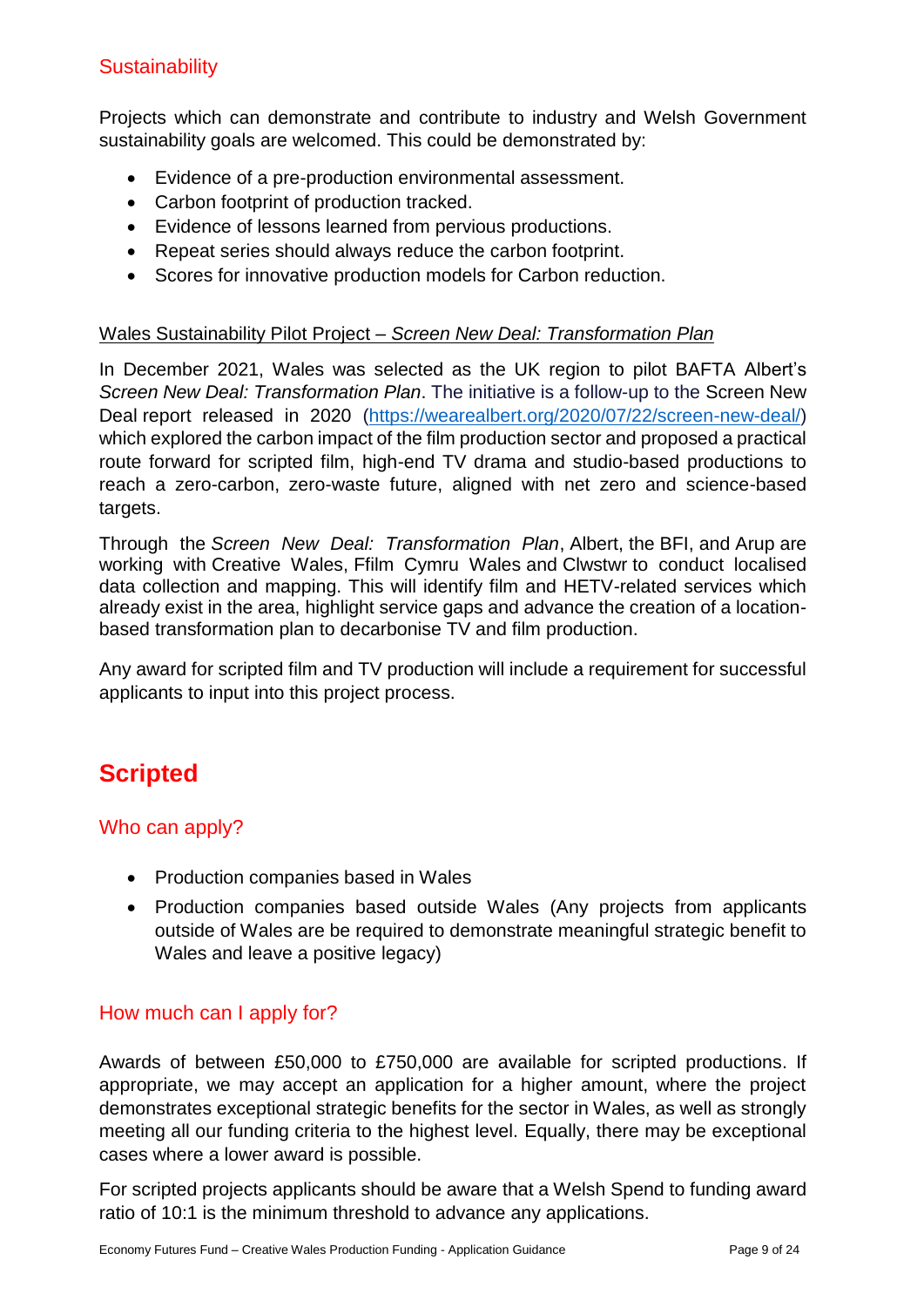When considering the level of support, the scoring against other key deliverables will be considered in any final award assessment as well as evidence supporting that the level of support is the minimum necessary for the project to go ahead in Wales.

To support further series of previously funded projects, Creative Wales will expect to see a greater return on investment across project deliverables such as skills opportunities and Welsh Spend.

**Please note** – In all cases, Creative Wales will need to be satisfied that the amount being applied for is the minimum necessary to secure the project to Wales.

Our production fund does not fully cover production costs of any project, regardless of the budget. Applications without other market finance attached and seeking to be fully financed by Creative Wales, or financed only with support from Creative Wales and the applicable UK Tax Credit, will be deemed ineligible.

### <span id="page-10-0"></span>What do we look for when assessing scripted production?

- Scripted series, limited series productions or feature film intended for TV / streaming service (non-theatrical).
- Recognised and reputable broadcaster/distributor attached to production.
- Training plan to be agreed with Creative Wales in advance of any trainee / apprenticeship recruitment, sourcing from recognised skills providers in Wales.
- Number, quality and length of Wales based paid trainee opportunities tied into a funding agreement to be negotiated with Creative Wales, and must be proportionate to the size of production and requirement to deliver.
- Any management / producer fee from Wales based applicants must be proportionate to overall Welsh spend budget, management / producer fees from applicants outside of Wales are not considered eligible Welsh spend.
- The proportion of above and below the line Welsh Spend is assessed, with strategic importance being placed on those productions utilising Wales based freelancers, supply chain companies and service providers.
- The production will be expected to attain Albert certification, and input into Wales' sustainability pilot project – *Screen New Deal: Transformation Plan.*

# <span id="page-10-1"></span>**Non Scripted**

## <span id="page-10-2"></span>Who can apply?

- Production companies based in Wales
- Production companies based outside Wales (applications on a co-production basis with a Wales based company may also be considered)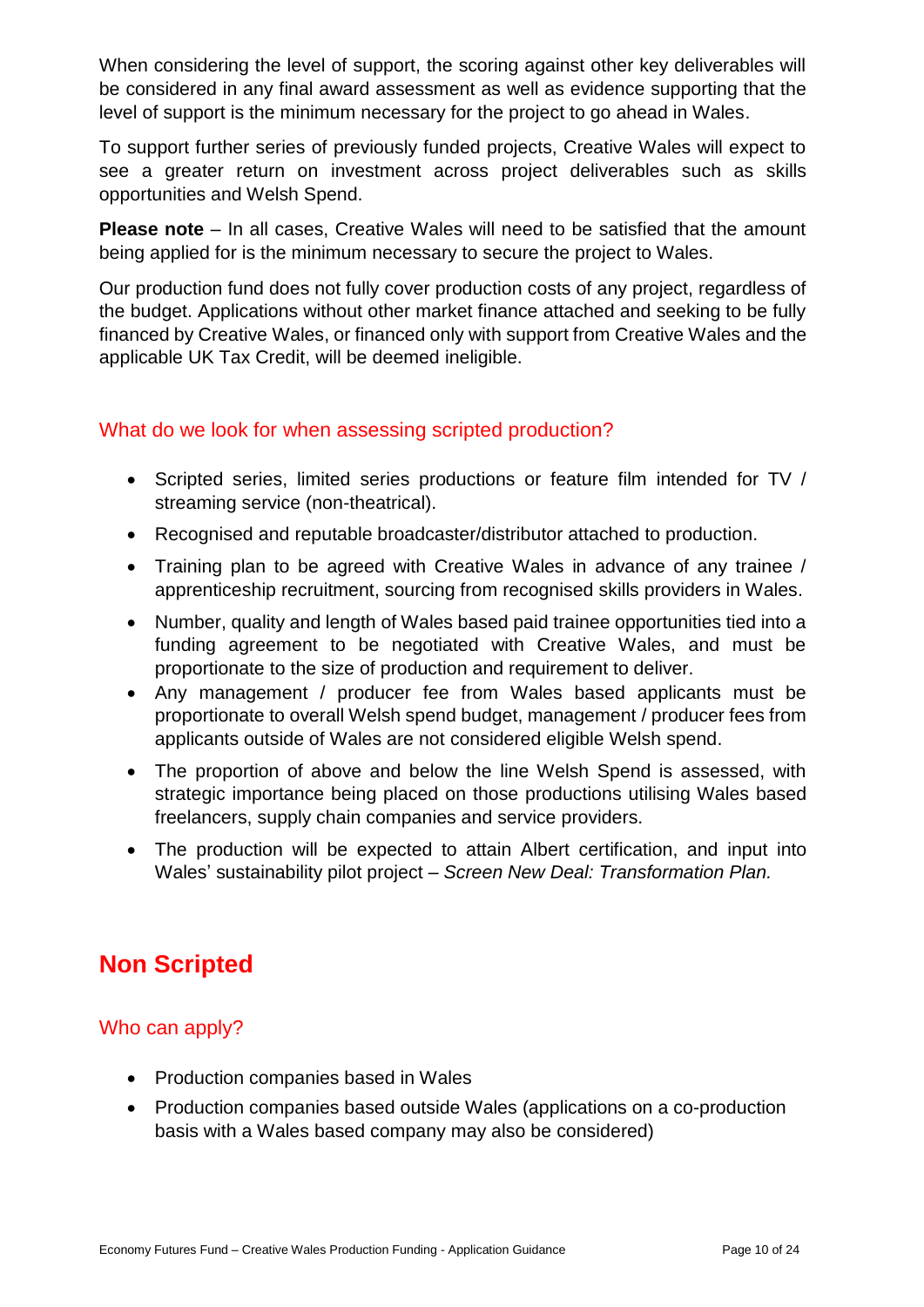#### <span id="page-11-0"></span>How much can I apply for?

Awards of between £50,000 to £300,000 are available for non-scripted productions. If appropriate, we may accept an application for a higher amount, where the project demonstrates exceptional strategic benefits for the sector in Wales, as well as strongly meeting all our funding criteria to the highest level. Equally, there may be exceptional cases where a lower award is possible.

For non-scripted projects applicants should be aware that a Welsh Spend to Production Fund Award ratio of 6:1 is the minimum threshold to advance any applications.

When considering the level of support, the scoring against other key deliverables will be considered in any final award assessment as well as evidence supporting that the level of support is the minimum necessary for the project to go ahead in Wales.

To support further series of previously funded projects, Creative Wales will expect to see a greater return on investment across project deliverables such as skills opportunities and Welsh Spend.

**Please note** – In all cases, Creative Wales will need to be satisfied that the amount being applied for is the minimum necessary to secure the project to Wales.

Our Production Fund does not fully cover production costs of any project, regardless of the budget. Applications without other market finance attached and seeking to be fully financed by Creative Wales, or financed only with support from Creative Wales and the applicable UK Tax Credit, will be automatically deemed ineligible.

### <span id="page-11-1"></span>What do we look for when assessing a non-scripted project?

- Limited series productions or feature film intended for TV / streaming service (non-theatrical)
- To stimulate growth of Wales' factual production sector; applicants must be Wales based, or companies outside of Wales must have a co-production agreement with a Wales based production company to be eligible
- Cultural portrayal of Wales, the Welsh language or Welsh stories captured intended for domestic and international audiences
- Recognised and reputable broadcaster / distributor attached to production
- Training plan to be agreed with Creative Wales in advance of any trainee / apprenticeship recruitment, sourcing from recognised skills providers in Wales
- Number, quality and length of Wales based paid trainee opportunities tied into a funding agreement to be negotiated with Creative Wales, and must be proportionate to the size of production and requirement to deliver
- Any management/producer fee must be proportionate to overall Welsh spend budget. Fees that appear to be disproportionate compared to average productions may be challenged during assessment of your proposal
- Proportion of above and below the line Welsh Spend is assessed, with strategic importance being placed on the utilisation of Wales based freelancers, supply chain companies and service providers.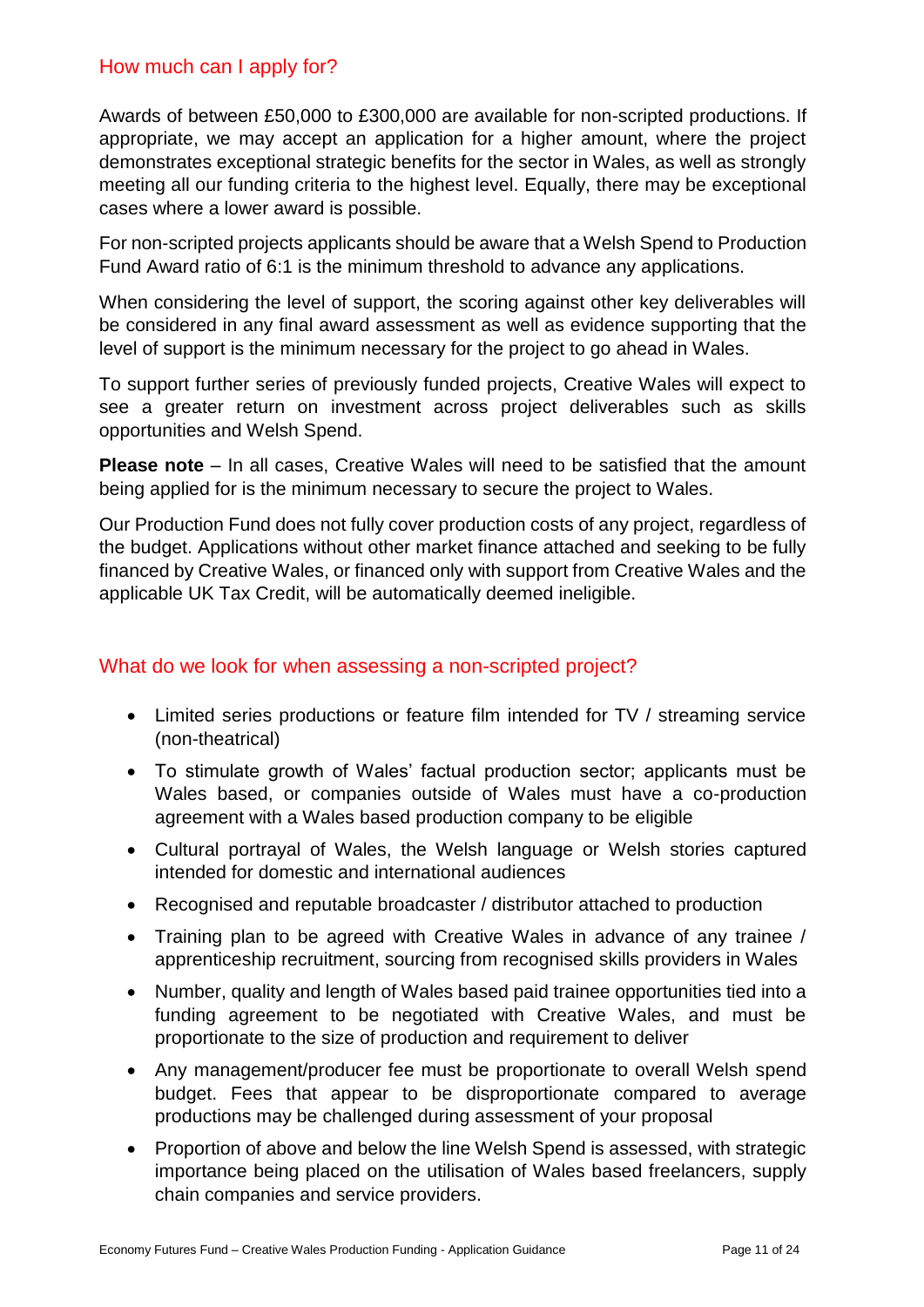### <span id="page-12-0"></span>Wellbeing Facilitators Pilot Wales

For scripted and non-scripted applicants should note that Creative Wales is currently in consultation regarding the implementation of mandatory well-being facilitator positions in all productions taking place in Wales. At present, whilst this is not mandatory, we are encouraging all productions to make a provision for this role in their plans.

From June 2022, additional support will be available to enable productions to employ a wellbeing facilitator. Contact a member of the Creative Wales team to discuss further.

# <span id="page-12-1"></span>**Animation**

### <span id="page-12-2"></span>Who can apply?

- Animation companies based in Wales
- Animation companies outside Wales (We will fund the production of projects in Wales from international producers which can demonstrate meaningful strategic benefit to Wales and leave a positive legacy)

In both cases, you should be an experienced animation production company, or in the case of any start-up company have an experienced management team with a demonstrable track record of delivery in the genre, and at least one commercial release within the last 3 years from application.

### <span id="page-12-3"></span>How much can I apply for?

Awards of between £50,000 and £500,000 are available to applicants based in Wales, or where the Intellectual Property rights are 50% or more owned in Wales.

The minimum award ratio is 8:1 against Welsh spend. Co-productions with Welsh companies are encouraged.

Awards of between £50,000 and £500,000 are available to production companies outside Wales. The minimum intervention rate is 12:1 against Welsh spend.

**Please note** – In all cases, Creative Wales will need to be satisfied that the amount being applied for is the minimum necessary to secure the project to Wales.

Co- productions with some IP share, or those projects bringing a recognisable IP, will score higher than those without. Projects with no Welsh IP share will score lower on the commercial scale, and will therefore need to demonstrate higher levels in other areas such as skills development, diversity and sustainability to be successful in their application.

#### <span id="page-12-4"></span>What do we look for when assessing an animation project?

We will support projects intended for TV broadcast (typically be a series)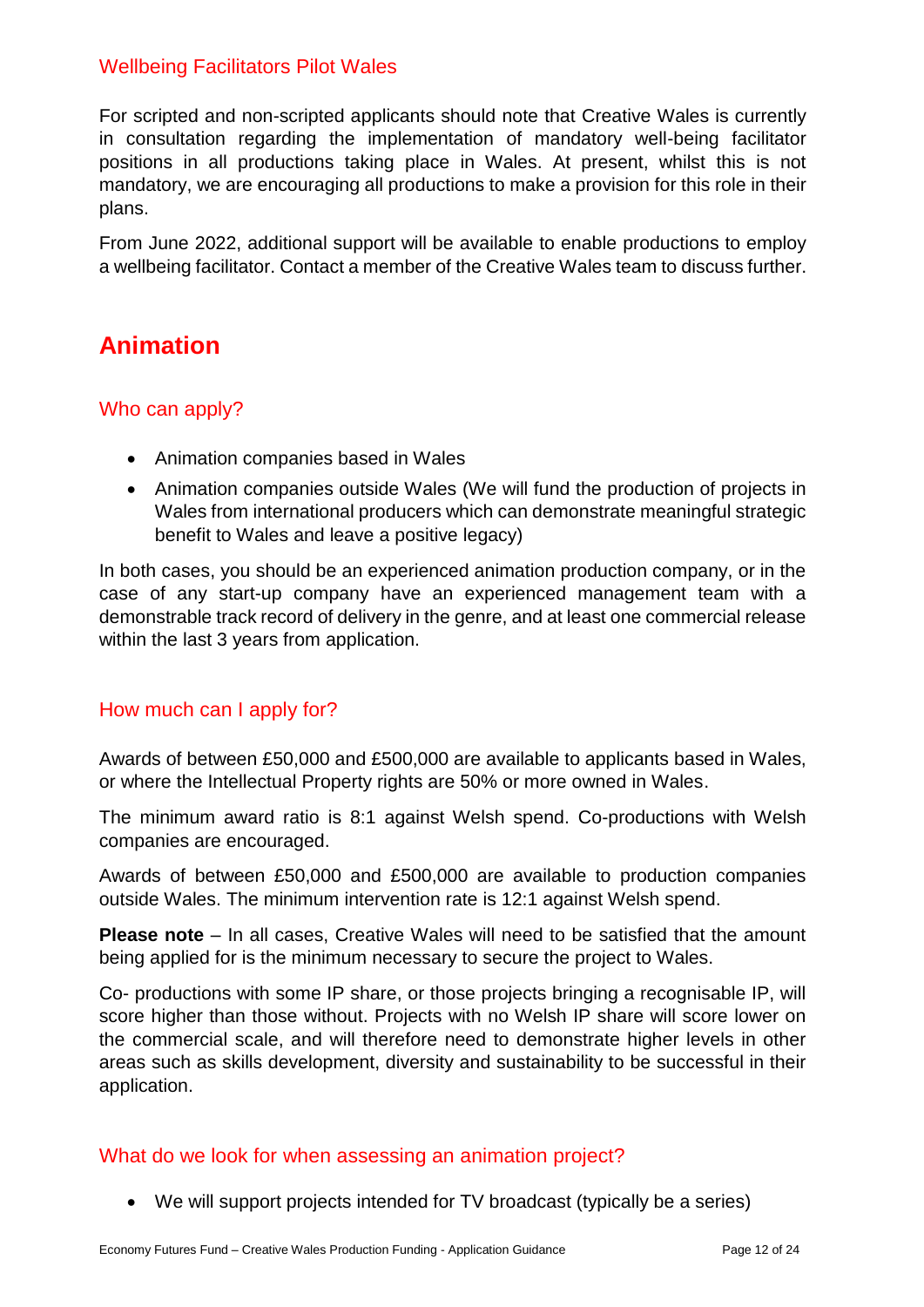- The applicant should be the majority rights holder to the project
- The project should have a confirmed broadcaster / distributor
- Projects with potential for further IP exploitation (multi-platform) are welcomed.
- Animated film projects with a budget of over £2.5m and/or intended for theatrical release should speak with a Creative Wales regarding support in the first instance

# <span id="page-13-0"></span>**How are we supporting Feature Film productions for theatrical release?**

Arrangements for the funding of theatrical films are in the process of being finalised and will be announced shortly. (Theatrical - those films, of whatever genre - including animation and documentary - that are intended for theatrical release and primarily financed outside of studios).

# <span id="page-13-1"></span>**Games**

### <span id="page-13-2"></span>Who can apply?

- Games Development companies based in Wales
- Games Development companies outside Wales (we will fund the production of projects in Wales from international producers which can demonstrate meaningful strategic benefit to Wales and leave a positive legacy.)

In both cases, you should be an experienced games development company, or in the case of any start-up company have an experienced management team with a demonstrable track record of delivery in the genre, and at least one commercial release within the last 3 years from application.

### <span id="page-13-3"></span>How much can I apply for?

Awards between £50,000 and £500,000 are available to applicants based in Wales, or where the Intellectual Property rights are 50% or more owned in Wales.

The minimum award ratio is 8:1 against Welsh spend. IP share projects with Welsh companies are acceptable and encouraged.

Awards of £50,000 and £500,000 are available to companies based outside Wales. The minimum award ratio is 12:1 against Welsh spend.

Co- productions with some IP share for Welsh businesses, or those projects bringing a recognisable IP or other strategic benefit, will score higher than those without. Companies prepared to establish a permanent base in Wales may be able to access the higher level of award.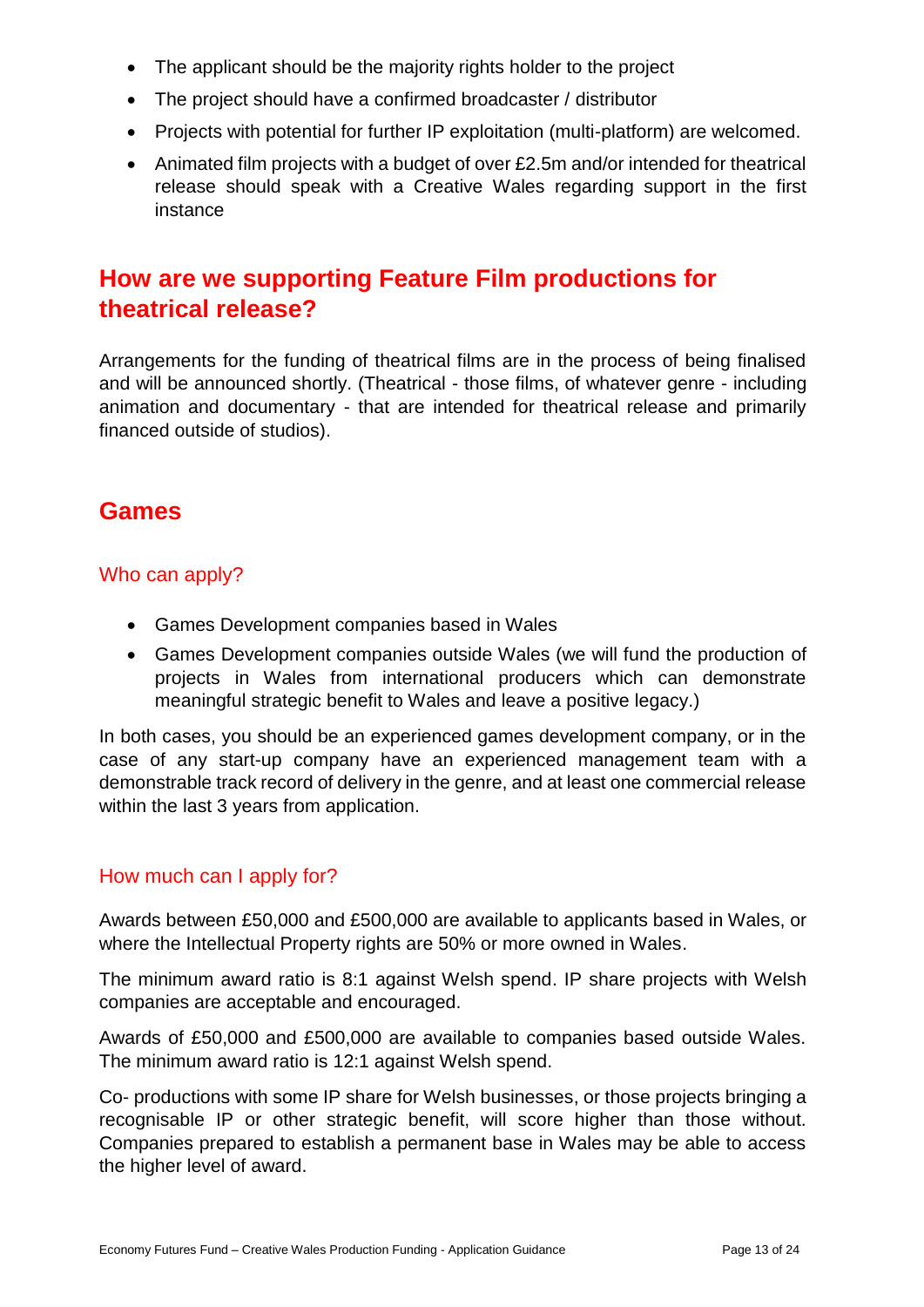#### <span id="page-14-0"></span>What do we look for when assessing a games project?

- The game must be intended for distribution as a commercial product, on either console, mobile, PC or other channel
- Games which include gambling elements, or other elements which are currently under review by DCMS under the online harms review (e.g. loot boxes) cannot be supported
- Games must have the potential for international distribution and sales
- Projects with the potential to re-use IP in other genres are encouraged

# <span id="page-14-1"></span>**What else should I consider before applying for Creative Wales Production Funding?**

In order to assess the potential eligibility of your project for production funding support, you should have already considered the following:

- Total production budget
- Welsh Spend budget
- Start and end dates (including design phases and alpha / beta release dates for games)
- Details of any follow on support contracts for games projects to be delivered in Wales
- Confirmation of a publisher, broadcaster/distributor being attached to the project
- Details of the confirmed finance plan including a project cash-flow (the cashflow should illustrate the funding gap you are applying for)
- The level of funding required and why that is the minimum necessary to enable the project to proceed
- Synopsis of your project

### <span id="page-14-2"></span>Detailed Production and Welsh Spend Budget

You should include the latest version of the budget (including a breakdown of Welsh and non-Welsh Spend) and matching finance plan indicating which finance is confirmed and provide outline terms, sales estimates (if you have them), and proposed production schedule.

 Welsh Spend - is defined as all essential production expenditure on workforce (staff, cast and crew) who have a primary residence in Wales, and suppliers/companies with a substantive base in Wales (long term premises, Wales based permanent staff and equipment based in Wales).

For full detailed definition of Welsh Spend and table examples (that can be included in your application pack) please see Annex A.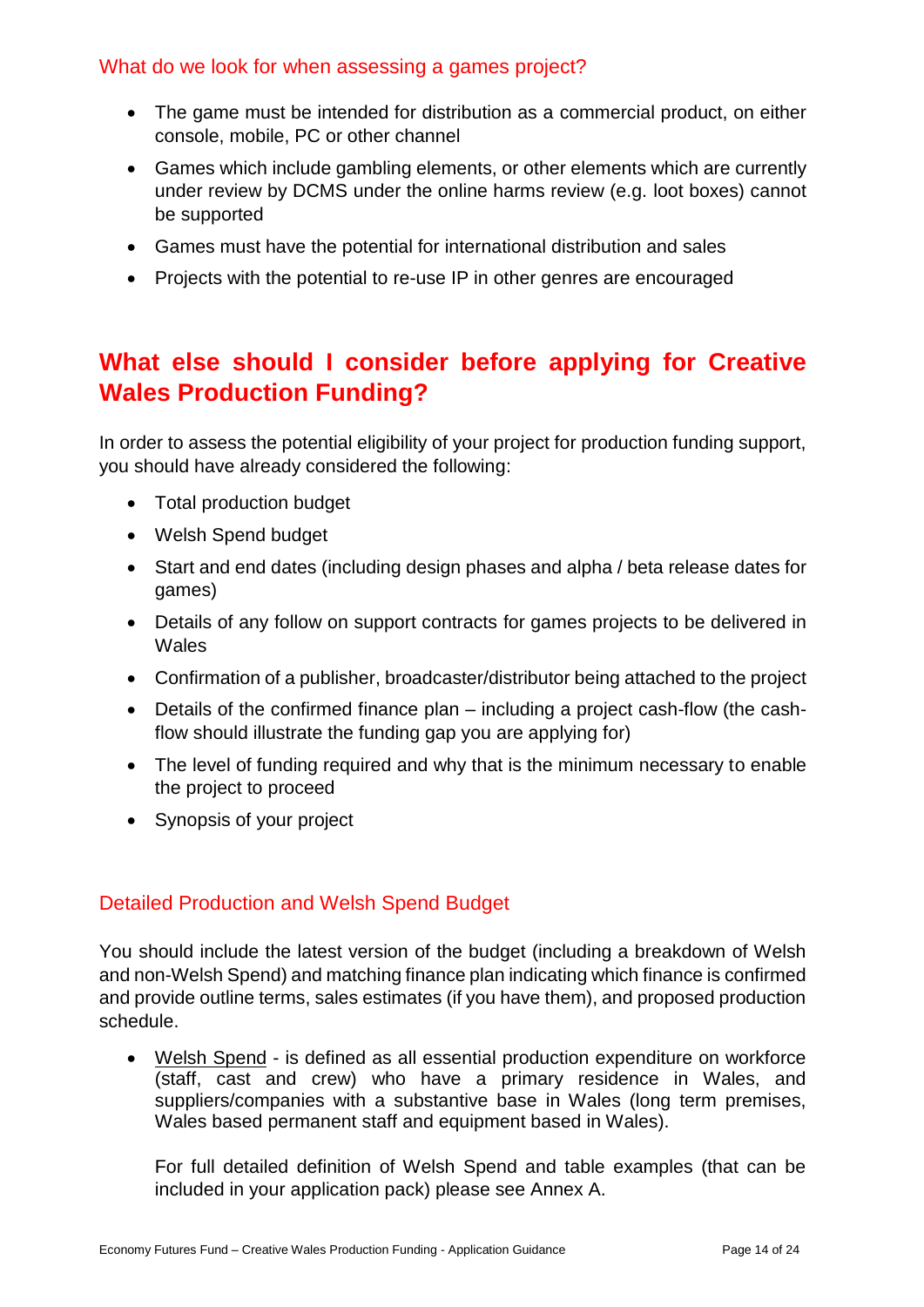• Producer and management fees - You should include reasonable management or producer fees and overheads in your budget. Please note we will only make a contribution towards these fees for Wales based production companies as a reasonable portion of the overall Welsh Spend budget, and we will not cover amounts related to the general running costs associated with your business. Producer fees and overheads should be commensurate with the level of work undertaken and the scale and nature of the proposed project.

#### <span id="page-15-0"></span>Sales agents and/or distributors

We expect you to have confirmed, or secured, a written indication of strong interest of a sales agent and/or a distributor for your project before making an application. If you do not intend to attach a sales agent prior to completion of the project then you should be able to demonstrate why you have made this strategic choice and also provide a sales and distribution strategy with your application.

#### <span id="page-15-1"></span>Finance plan

You must have a fully developed finance package in place (including a secured written indication of strong interest or confirmed co-funding from other private or public sources) before applying. Creative Wales should be the final part of your finance plan. We cannot take first position on projects.

#### <span id="page-15-2"></span>Project cash flow

You should provide a cash flow forecast for your project which details the proposed expenditure, identifies the planned Welsh spend and allows us to confirm the gap in your financial plan for which you are applying for funding. Evidence of how the Creative Wales grant (and the UK Tax Credit where applicable) will be provisioned for will be required ahead of progressing an application to appraisal stage.

#### <span id="page-15-3"></span>Repayment of Production Funding

Creative Wales Production Funding is designed as a grant award scheme, and is ordinarily not repayable. However, Creative Wales reserves the right to propose repayable elements or a fully repayable award following the internal assessment process.

#### <span id="page-15-4"></span>IP

Where your application is dependent on IP share, we will ask you to confirm that share as part of the application process. If you are aware of any constraints in accessing or retaining the IP proposed you should declare this as part of your application.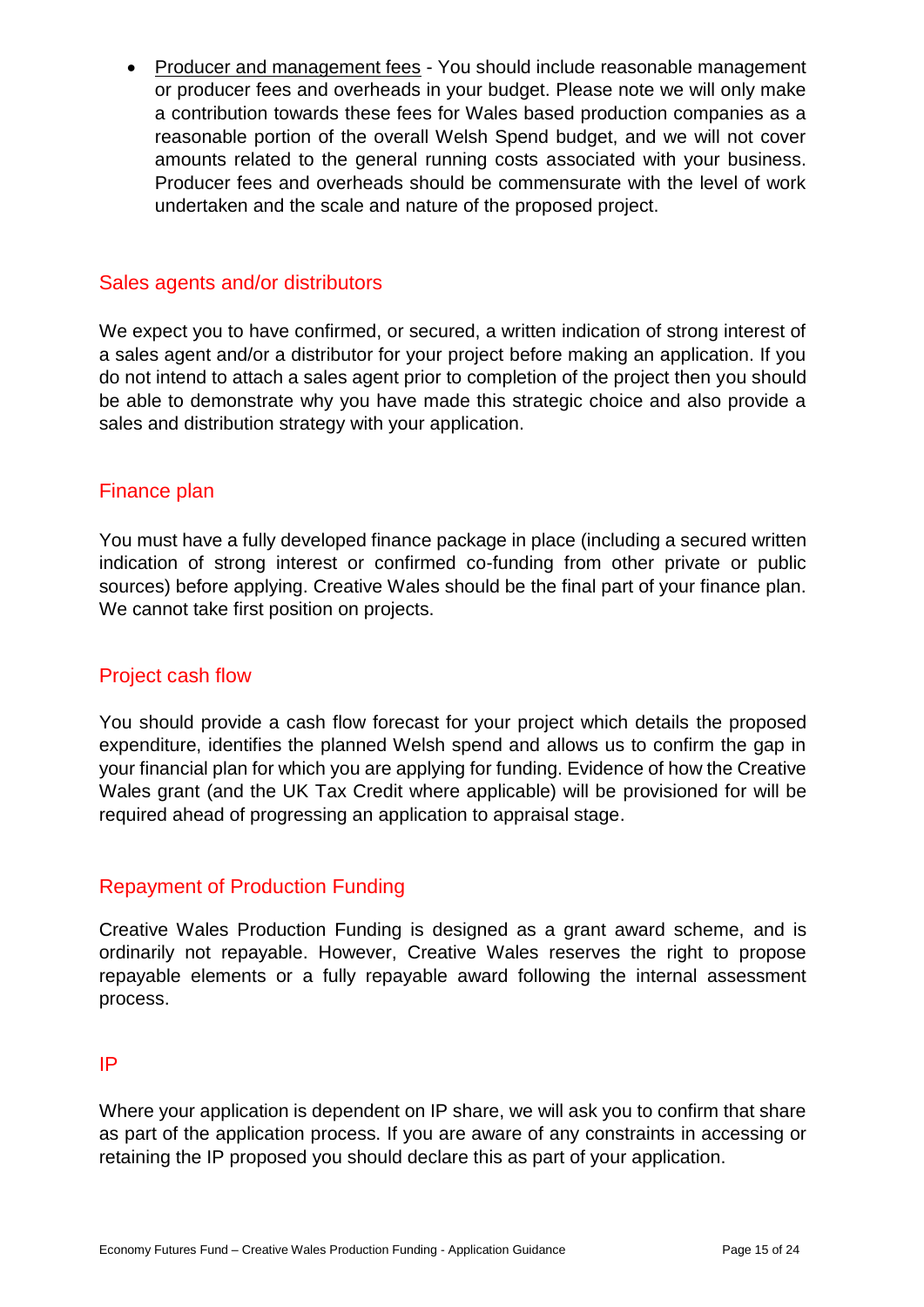## <span id="page-16-0"></span>Publicity Plan & Credits

When applying for this funding, you will be asked to agree to openly promote the support you have received from Creative Wales. Your award letter will include a requirement to agree to the following:

- To work in partnership with Creative Wales to agree a publicity plan, components of which will involve (a) the inclusion of the Welsh Government logo and approved wording in end roller credits; and (b) the provision by the applicant of video and image assets [from and relating to the production] for use by Creative Wales and Welsh Government in promoting the creative industries in
- To routinely undertake press, social media and publicity activities (with reasonable prior notice) alongside the Welsh Government and to provide access to official production stills, behind the scenes photography as well as video footage from the final production as reasonably requested by the Welsh Government Official for the purposes of promoting Wales as a filming location and publicising Welsh Government support.

You will be required to credit to Creative Wales / Welsh Government in a form which will be set out in the funding agreement.

### <span id="page-16-1"></span>Industry Certification

Feature films and feature documentaries must be capable of qualifying for certification as a British film through Schedule 1 of the Films Act 1985 (The Cultural Test), or an agreed equivalent. This should be demonstrated as part of the full application.

Video games must be capable of attaining a [PEGI](https://videostandards.org.uk/RatingBoard/ratings-downloads) certification. Developers should outline which PEGI rating they are attempting to attain. This will be listed in the award letter terms, and we must be notified if the rating is going to change to a higher level that that agreed at the time of application as the game progresses. You will need to advise us of your rating as soon as you receive it as part of your terms.

# <span id="page-16-2"></span>**What costs are ineligible for this funding?**

- Any capital costs such as large scale building developments or renovations
- Start-up costs, e.g. equipment and office space, recruitment costs etc
- Costs incurred before the agreed project start date referred to in the award letter
- Redundancy costs
- Recoverable VAT
- Significant historic debt
- Costs related to promoting the cause of beliefs of political or faith organisations
- Anything which is in contravention of Welsh Government legislation or advice
- Any kind of activity which in our opinion could bring the Welsh Government into disrepute
- Costs funded from other sources of public funding
- A sum to cover lost income or to re-inflate your reserves
- Projects which depend on, or encourage, free labour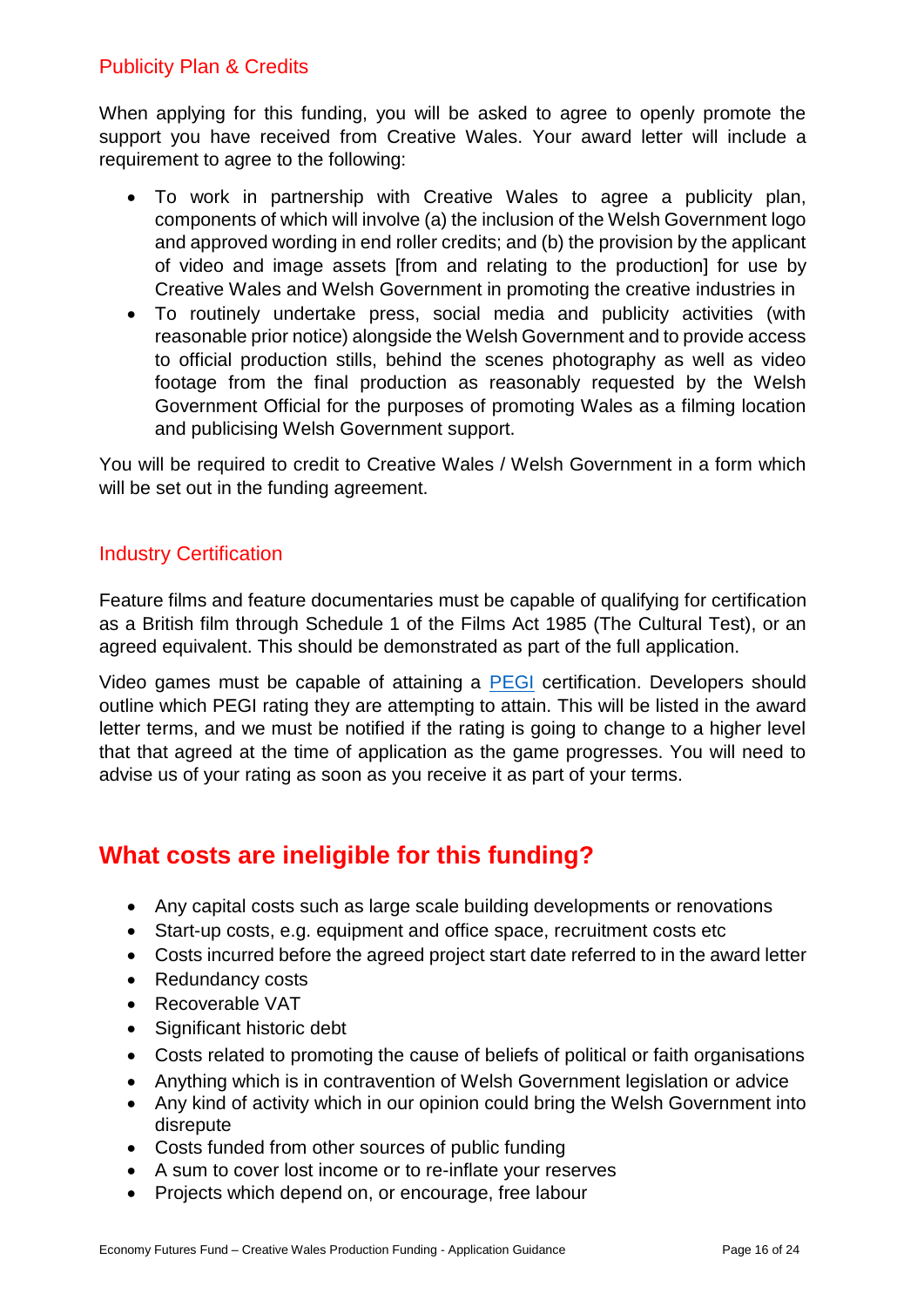# <span id="page-17-0"></span>**How do I apply?**

This fund has a 3 stage application process.

- Initial eligibility assessment
- Expression of interest stage (EOI)
- Application stage,

#### <span id="page-17-1"></span>Initial Eligibility Assessment

In the first instance you should use our online eligibility checker or check the 'Who is Eligible to Apply' section of this guidance document to determine that you have a production that fits with our criteria.

Should you pass all eligibility criteria, you can request an Expression of Interest (EOI) form which asks you to describe your project in more detail.

Before you ask for an EOI you have the option to discuss your proposal with one of the Creative Wales Sector Development Managers via e-mail at

[CreativeWalesFundingSupport@gov.wales.](mailto:CreativeWalesFundingSupport@gov.wales)

Our team can provide advice on eligibility and where appropriate give further guidance on your proposal.

#### <span id="page-17-2"></span>Expression of Interest Stage

Once an EOI form has been issued, applicants will need to answer all sections of the form and submit them to [CreativeWalesFundingSupport@gov.wales.](mailto:CreativeWalesFundingSupport@gov.wales)

With a finite/limited budget and high level of interest in the fund, we can only advance a certain number of Expressions of Interest we receive to full application. However, we will offer feedback to unsuccessful applicants to consider should they wish to re-apply in future. We will only accept an Expression of Interest for the same project if the reasons for it previously being unsuccessful have been addressed.

You should read all the information in this guidance before completing an Expression of Interest (EoI) Form.

Following submission of your EOI form, you may be invited to full application stage or notified that we are unable to progress your project any further. Creative Wales will inform you on the rationale of the decision in relation to the latter.

**Please note** - The budget for this fund may be committed at any time, which may lead to us not taking your application forward.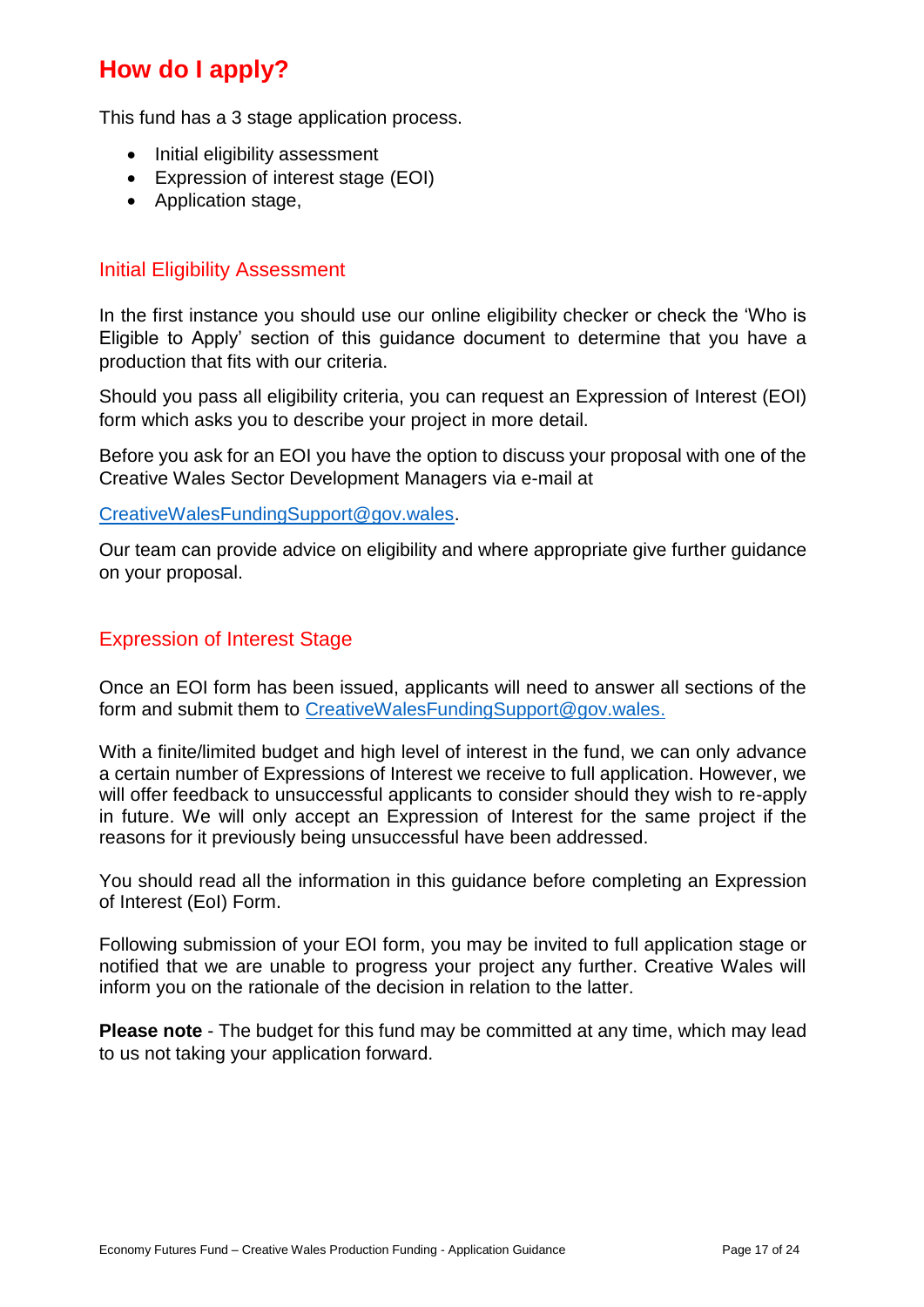## <span id="page-18-0"></span>Application Stage

#### Economic Contract

As part of the application process, you must complete an economic contract. Please see high level funding principles for more information on the contract. A Creative Wales business development manager will also guide you through the process.

#### Application Documentation Required

You will be asked to provide further supporting information, including:

- Total production budget.
- Welsh spend budget (Welsh Expenditure is defined as expenditure on goods and services supplied by businesses and individual freelancers located in and operating from or within Wales), using the template in this guidance.
- Start and end dates (including design phases and alpha / beta release dates for games), and the production schedule.
- Details of any follow on support contracts for games projects to be delivered in Wales.
- Confirmation of a publisher, broadcaster/distributor being attached to the project.
- Details of the confirmed finance plan including a project cash-flow (the cashflow should be monthly, and should illustrate the funding gap the applicant is requesting, and should also note how the applicant proposes to fund the grant 'gap').
- Sales forecasts.
- The level of funding required and why that is the minimum necessary to enable the project to proceed.
- Synopsis of the project and details of key talent attached.
- Copies of the applicant's and if appropriate, its parent's or associated company's full statutory accounts for the last two years, including management accounts to cover the period from last statutory accounts to date.
- Where the applicant is an SPV then we will require copies of the parent company's full statutory accounts for the last two years.
- If there are other businesses under common control or ownership please provide latest accounts, including dormant situations.
- Cultural test, or PEGI test evidence.

Finally, you will be issued with, and asked to complete an application form. You will need to answer all sections of the form and include all requested supporting information, including full financial details and planned milestone payment schedules for the grant. Completed application forms should be submitted to [CreativeWalesFundingSupport@gov.wales](mailto:CreativeWalesFundingSupport@gov.wales)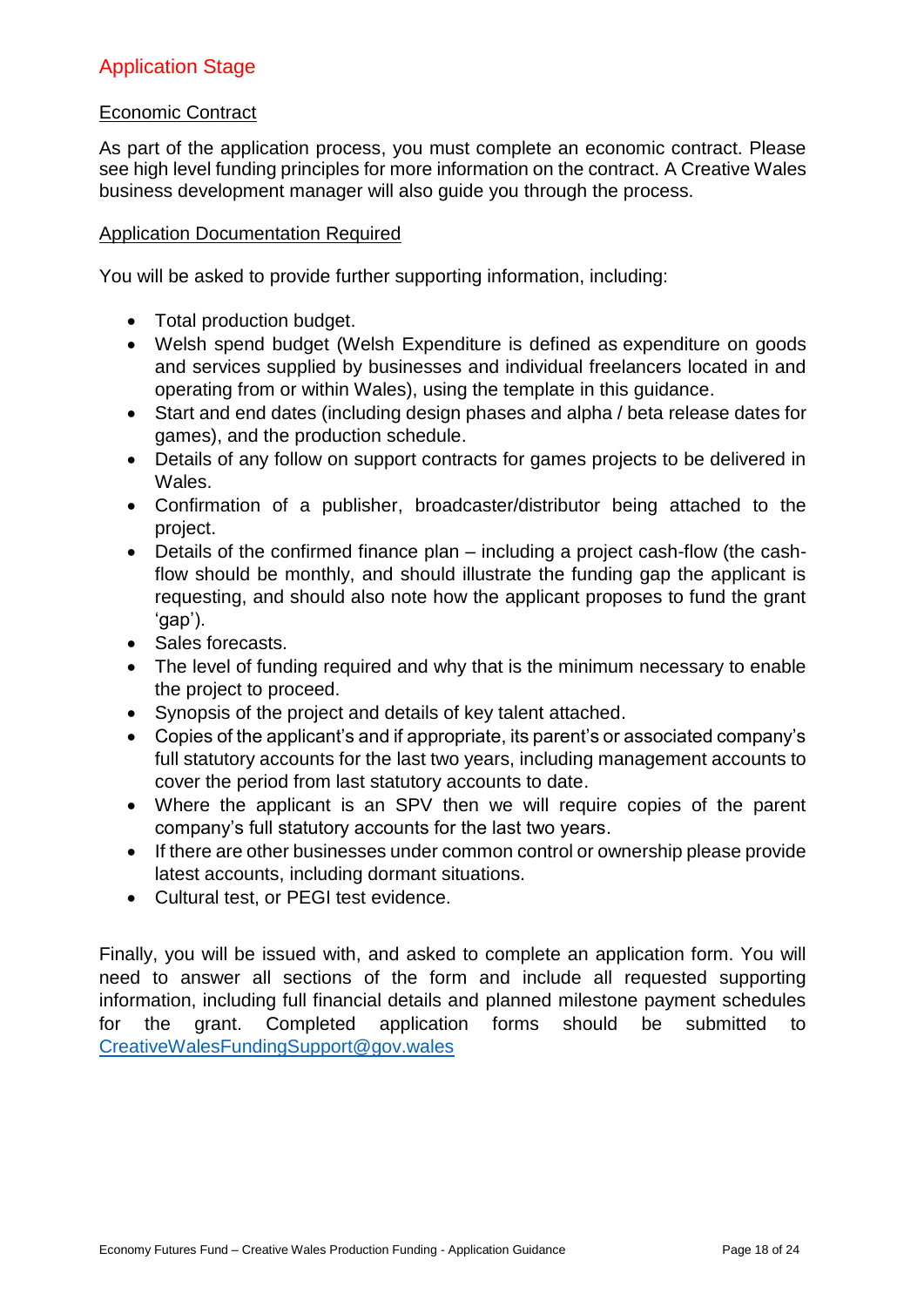# <span id="page-19-0"></span>**Appraisal**

Once a full application has been submitted, your Creative Wales Business Development Manager will appraise your application and prepare it for presentation to a relevant advisory panel.

All applications and supporting information will be subject to full Due Diligence and financial checks for assessment.

Projects that have been recommended for support by panel will then be submitted to Welsh Government Ministers for final approval.

Following Ministerial approval, applicants will be informed and award letters will be issued to successful applicants.

# <span id="page-19-1"></span>**Agreeing the award letter**

The award letter is a contract. You are required to agree to the terms of the letter, and the schedules which will detail:

- What funding you have been awarded, claim schedule and terms for the release of that funding.
- Defined project start and end dates.
- Your agreed commitments to training and skills development for the project.
- Award letters will need to be signed and have one copy returned to Welsh Government before project initiation.
- Your responsibilities to proactively advise us of any changes which may affect the funding, such as delays to timescales, changes to control of your business etc.
- Outputs from your project, which will be measured for 2 years post completion of contract, or from closure of a holding SPV in the case of production companies, whichever comes first.

# <span id="page-19-2"></span>**Timescales**

We aim to provide a decision within 8 weeks of receiving a completed application with supporting documentation. Where we need to ask for supplementary information, this process may take longer.

# <span id="page-19-3"></span>**Payment and Monitoring**

### <span id="page-19-4"></span>Claim Schedule

The agreed claim schedule will have been discussed with the Business Development Manager during the application process, and included in the award letter subject to approval.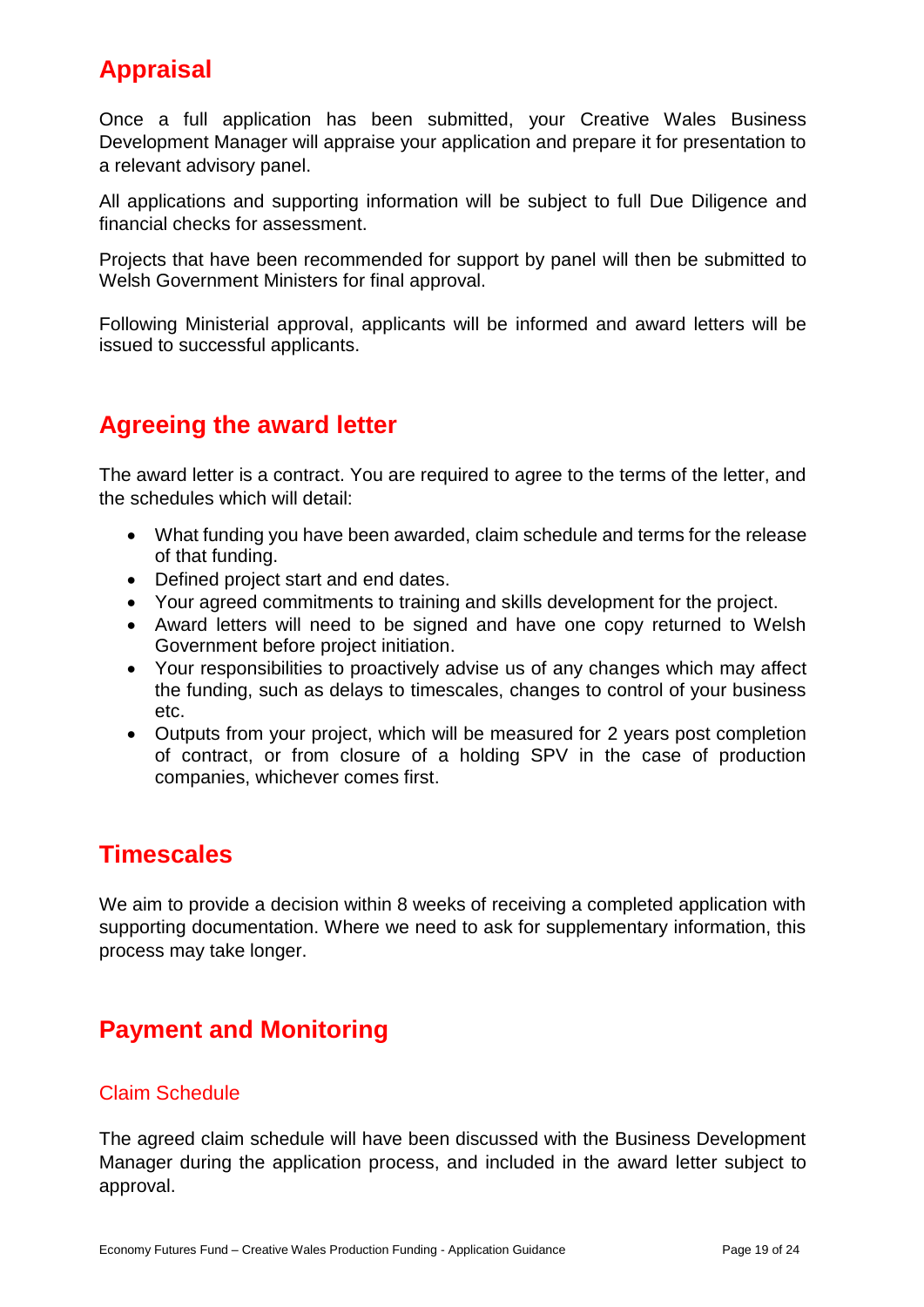### <span id="page-20-0"></span>Payment and Monitoring

- Payment conditions need to be met as set out in the award letter schedule. The Welsh Government reserves the right to review the award of funding if agreed schedules are not met
- The funding will be paid as detailed in the award letter
- 'Costs Defrayed' is the costs of goods which are discharged by payment or otherwise settled by you. Defrayed evidence will be required for all organisations
- Claim forms will be issued on request by your assigned monitoring officer. Details of what you need to provide at claim stage will be included in your award letter
- A claim is submitted including all supporting evidence, we aim to process payment within 20 working days

### <span id="page-20-1"></span>Post Completion Monitoring

The Welsh Government is committed to evaluating the success of this grant. It is anticipated that this research will examine the implementation and impact of the activities that have been delivered. It will assess the extent to which the outputs and outcomes can be attributed directly to the scheme activities and examine whether wider anticipated or unanticipated effects have been realised.

The Welsh Government or a third party acting on behalf of Welsh Government may contact you for the purpose of research and evaluation and/or to give feedback on your experience of the scheme. This information will be analysed and presented anonymously in line with the Privacy Notice.

### <span id="page-20-2"></span>Grant Repayment

Applicants should be aware that the grant may be required to be repaid in part or full if you do not meet the terms and conditions of any award of funding.

# <span id="page-20-3"></span>**Welsh Language**

The Welsh Government is committed to promoting and growing the Welsh language. The creative industries play a key role in contributing to the Welsh Government's priorities for the Welsh language and the target of a million Welsh speakers by 2050 as set out in Cymraeg 2050. We welcome applications for projects that support our ambitions and maximise opportunities to promote the Welsh language. Welsh language priorities are one of a range of areas we will consider as part of our assessment of strategic fit when reviewing projects.

# <span id="page-20-4"></span>**Complaints Procedure**

There is no appeals process for this funding.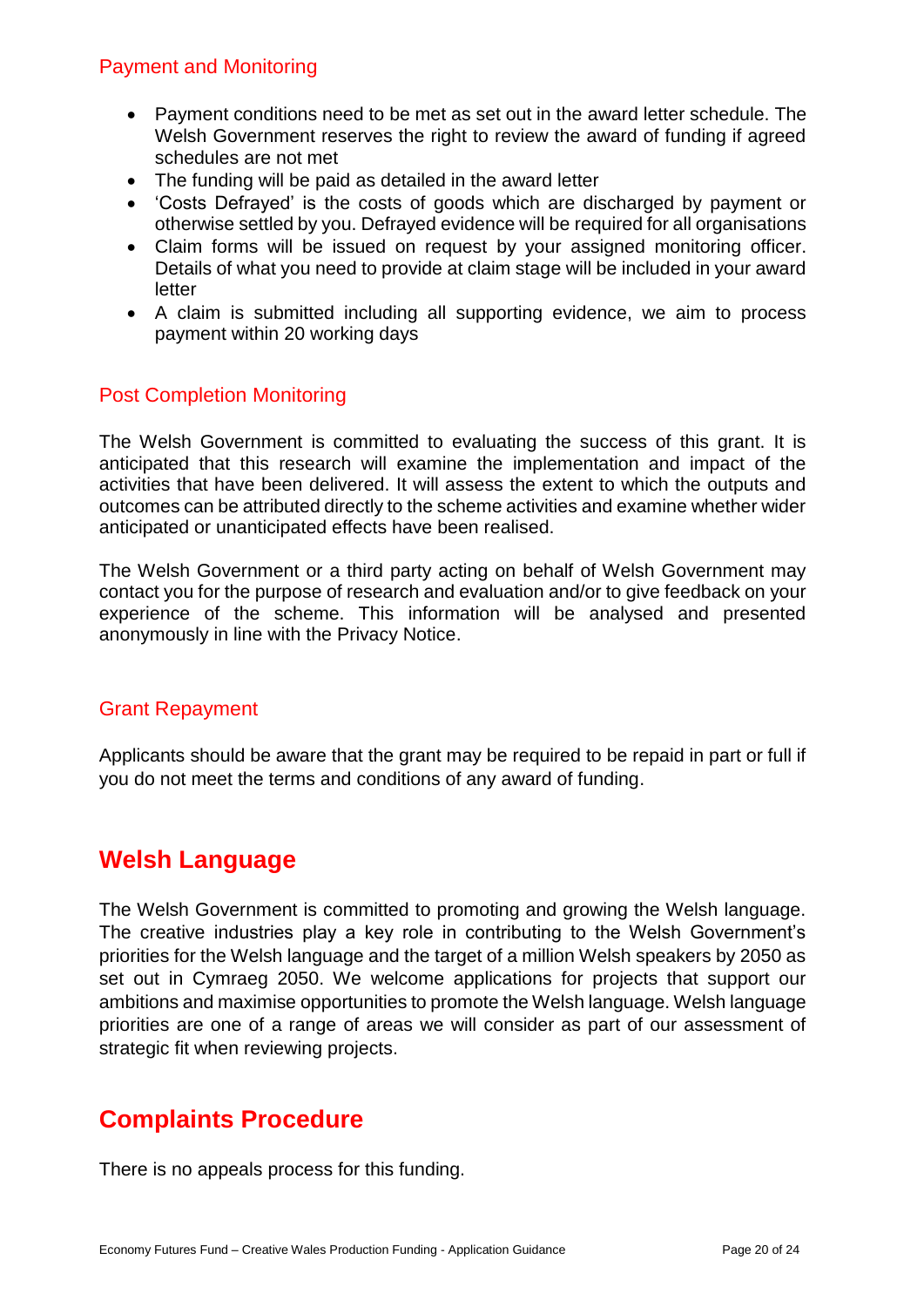# <span id="page-21-0"></span>**Well Being of Future Generations**

The objectives of the Act show how each public body will work to achieve the vision for Wales set out in the 'well-being goals'. [The seven well-being goals](https://gov.wales/well-being-future-generations-guidance) show the kind of Wales we want to see. The Act makes it clear that the listed public bodies must work to achieve all of the goals, not just one or two. Reference to and explanation as to how your project meets these goals will be important in the assessment of an application.

# <span id="page-21-1"></span>**Privacy Notice**

Please ensure you have read, understood and accept the 'Guidance Notes', 'Economic Contract' and 'Privacy Notices' **before** you start the application.

- Link to Grant Funding [Privacy Notice](Privacy%20notice:%20Welsh%20Government%20grants%20|%20GOV.WALES)
- Link to [Creative Wales Trainee Privacy Notice](https://businesswales.gov.wales/creative-wales-production-trainee-privacy-notice)

# <span id="page-21-2"></span>**UK Subsidy Control**

The funding is provided via the Welsh Government registered 'Wales Cultural and Creative Support Scheme (WCCSS)' subsidy scheme SC10468. [Wales Cultural and](https://gov.wales/wales-cultural-and-creative-support-scheme-html)  [Creative Support Scheme \(WCCSS\) | GOV.WALES](https://gov.wales/wales-cultural-and-creative-support-scheme-html)

You must ensure that the use of the Funding is compatible with the applicable agreements contained in the World Trade Organisation rules, UK-EU Trade and Cooperation Agreement, any Free Trade Agreement involving the UK the Northern Ireland Protocol and any relevant domestic legislation.

As part of your application you will need to provide details of any previous funding your business has received.

# <span id="page-21-3"></span>**Further Information**

If you have any further queries related to Creative Wales Production Funding, or would like the information in a different format, please contact

[CreativeWalesFundingSupport@gov.wales.](mailto:CreativeWalesFundingSupport@gov.wales)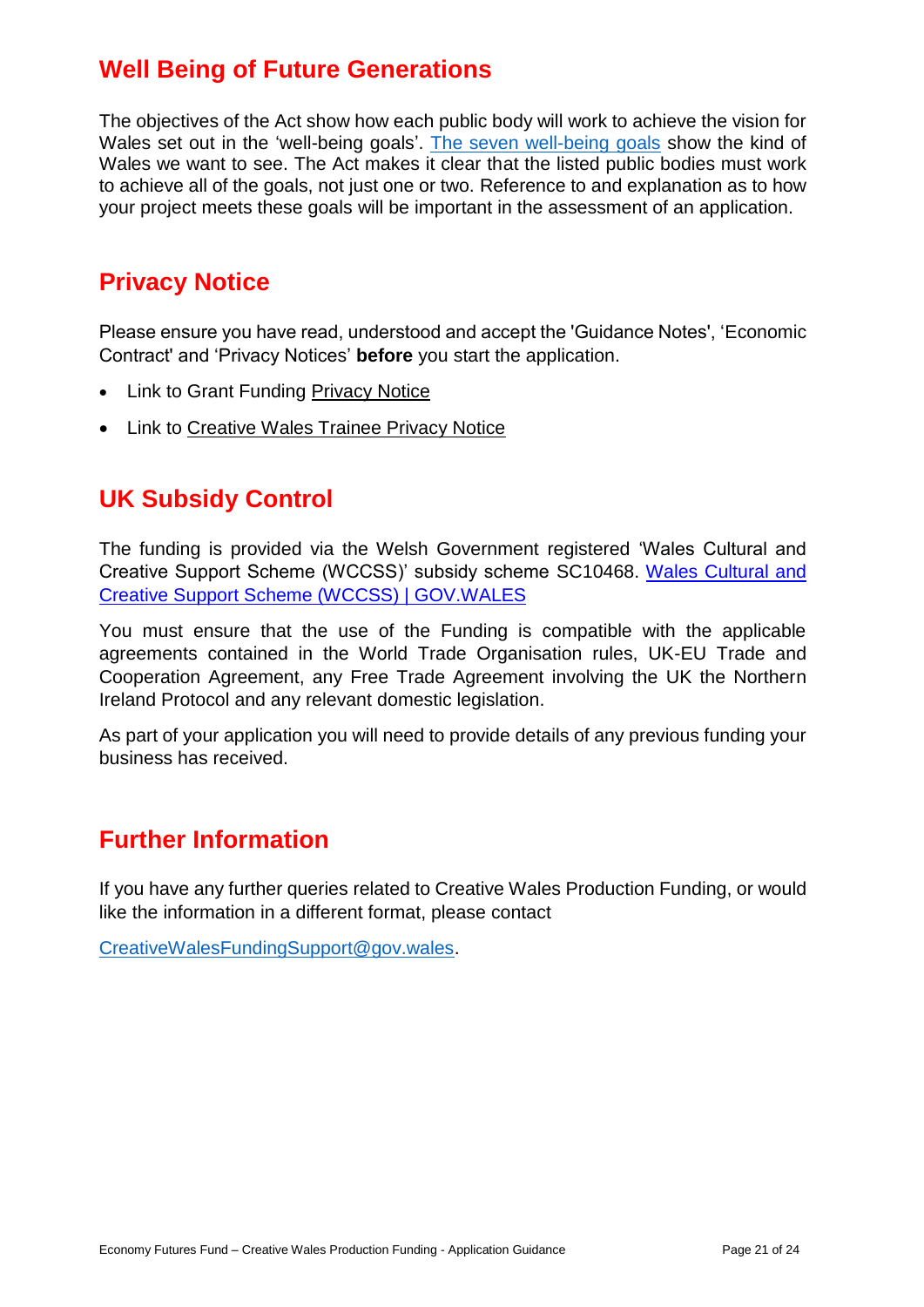

### <span id="page-22-1"></span><span id="page-22-0"></span>Welsh Spend

Welsh Spend is defined as all essential production expenditure on workforce (staff, cast and crew) who have a primary residence in Wales, and suppliers/companies with a substantive base in Wales (long term premises, Wales based permanent staff and equipment based in Wales).

Creative Wales is the sole arbiter of what is, and what is not deemed eligible Welsh Spend. Any persons employed on the production or production related expenditure that does not fit this definition is exempt from the Welsh Spend calculation, and Creative Wales reserves the right to discount such costs. We advise that applicants consult with Creative Wales in the first instance if they are unsure whether any supplier, staff time, cast or crew cost counts toward eligible Welsh Spend.

Suppliers – Any business supplying goods and services for this production MUST be able to evidence that they have operated from a registered base in Wales from which at least 1 Full Time Equivalent (FTE) employee has been employed, for at least 6 months prior to claim date. Any new supplier in Wales must be able to provide evidence of a signed lease/rental agreement for a property with an address in Wales, for a minimum of 12 months, by an agreed grace period with Creative Wales. Should the supplier fail to establish meet these conditions by the end of the grace period, all related expenditure in the grace period is null and void. Businesses must also be able to supply evidence of contracts of employment for a minimum of 1 FTE at the registered address in Wales."

Costs incurred by the applicant or supplier on any goods and services outside of Wales (e.g. hotels and accommodation) are not deemed eligible.

Costs incurred by non-Wales based suppliers on goods and services from within Wales may be considered eligible.

Freelancers - Cast & Crew - A freelancer is defined as an employee not employed by a business providing goods and services to the production, but who is employed and paid directly by the production for their services and who permanently resides at an address in Wales. The production team will be required to establish the residency status of freelancers prior to their employment and will be required to report this as an element of the claim. You may be required to provide evidence of the eligibility of individual employees who are claimed as Wales based employees to meet the requirements of "Welsh benefit".

An objective of this funding is to maximise the economic benefit to and for, Wales based production employees. The applicant must seek to employ Wales based production staff wherever this is possible, and for the purposes of claiming this award must be able to evidence that a minimum of 51% of employees engaged on this production reside in Wales.

To this end, the production team will be required to provide, with every claim, a production unit list which includes a minimum of name, job title, company and postcode for EVERY employee. Where an employee is paid by a Wales based business, the business address would suffice.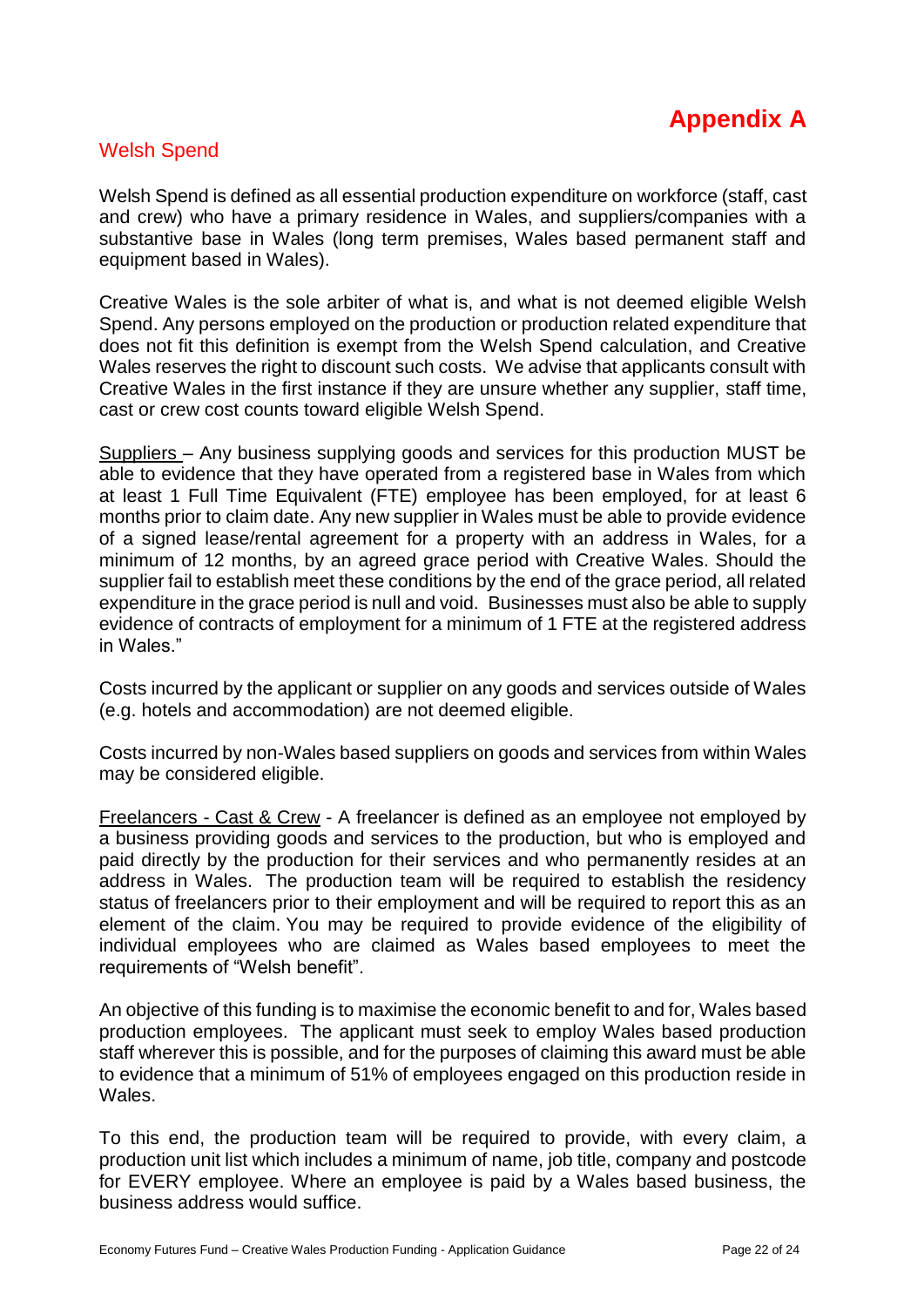Examples of how Welsh Spend information can be presented in any application pack are as follows:

| Cost Type                          | Non-Welsh Spend | Welsh Spend | Total |
|------------------------------------|-----------------|-------------|-------|
| Script                             |                 |             |       |
| Producer/Director                  |                 |             |       |
| <b>Artists</b>                     |                 |             |       |
| <b>Production Unit</b>             |                 |             |       |
| <b>Asst Directors/ Continuity</b>  |                 |             |       |
| <b>Camera Crew</b>                 |                 |             |       |
| Sound Crew                         |                 |             |       |
| <b>Lighting Crew</b>               |                 |             |       |
| <b>Art Dept</b>                    |                 |             |       |
| Wardrobe/ Make up                  |                 |             |       |
| <b>Art Dept Materials</b>          |                 |             |       |
| Wardrobe/ Make up Materials        |                 |             |       |
| <b>Production Equipment</b>        |                 |             |       |
| Locations/ Studio                  |                 |             |       |
| <b>Other Production Facilities</b> |                 |             |       |
| <b>Travel and Transport</b>        |                 |             |       |
| Hotel/ Living                      |                 |             |       |
| <b>Editing Crew</b>                |                 |             |       |
| <b>Picture Post</b>                |                 |             |       |
| Sound Post                         |                 |             |       |
| <b>Other Post</b>                  |                 |             |       |
| <b>Other Production</b>            |                 |             |       |
| Insurance/Finance                  |                 |             |       |
| <b>Management Fees</b>             |                 |             |       |
| <b>Fringes</b>                     |                 |             |       |
| Other (Details will be required)   |                 |             |       |

| Table 1: Welsh Spend table - Scripted or Non-Scripted productions |  |  |
|-------------------------------------------------------------------|--|--|
|                                                                   |  |  |